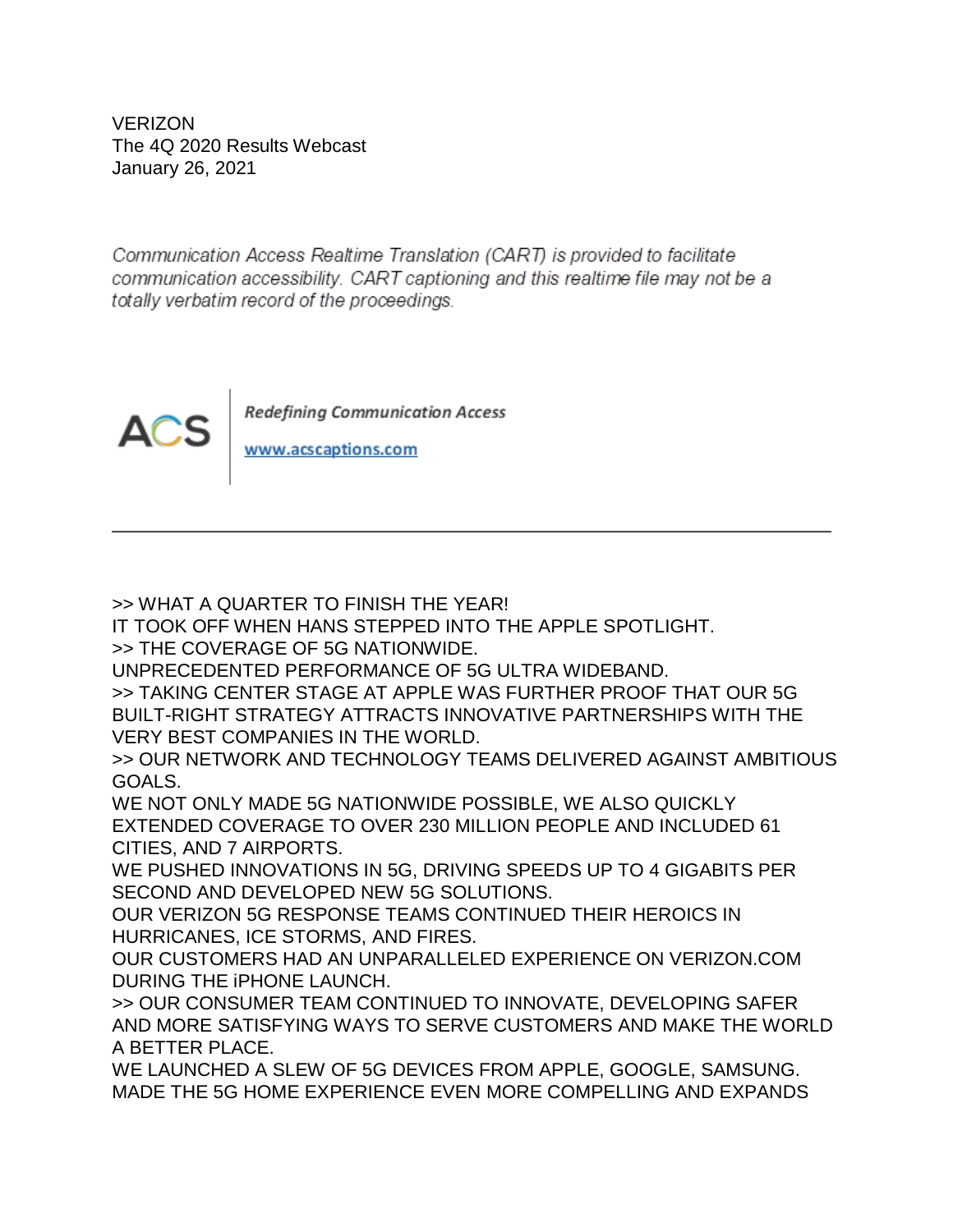ITS AVAILABILITY TO 12 MARKETS.

WE LED THE INDUSTRY IN COMBATING ROBO-CALLS.

WE CONTINUE TO MIX AND MATCH GIVING CUSTOMERS MORE OF WHAT THEY WANT, INCLUDING OUR PARTNERSHIP WITH DISCOVERY +.

AND OUR PARTNERSHIP WITH MARVEL, SONY GAVE CUSTOMERS EARLY AND EXCLUSIVE OFFERS FOR THE BEST IN GAMING.

VERIZON BUSINESS CLOSED THE YEAR STRONG.

WE EXTENDED OUR 5G LEADERSHIP, DEPLOYING 5G EDGE CAN AWS WAVELENGTH TO 10 U.S. CITIES, PRIVATE 5G FOR GLOBAL ENTERPRISE AND EUROPE AND ANNOUNCED A PRIVATE SOLUTION WITH MICROSOFT.

THEY BECAME OUR FIRST INDOOR CUSTOMERS.

WE DEBUTED A SWEET SPOT OFFER WITH APPLE FOR THE NEW iPHONE.

CONTINUED OUR SUPPORT FOR SMALL BUSINESS, HELPING NAVIGATE SOLUTIONS FOR COVID THAT THEY NEED TO SURVIVE.

AND AFFORDABLE ACCESS AND CONNECTIVITY FOR 75% OF K-12 STUDENTS. >> OUR MEDIA GROUPS DELIVERED THE FIRST QUARTER OF YEAR OVER YEAR GROWTH SINCE THE YAHOO ACQUISITION IN 2017.

UP DOUBLE DIGITS IN Q4.

OUR PLATFORM ADVERTISING CONTINUED TO GROW.

EMERGING MEDIA FORMATS SUCH AS DIGITAL AT HOME AND TV ADVERTISING GREW DRAMATICALLY.

CONSUMER FINANCE PREMIUM ALSO SAW EXPONENTIAL YEAR OVER YEAR GROWTH.

WE LAUNCHED A YAHOO MOBILE SMARTPHONE.

A PARTNERSHIP WITH BUZZ FEED INCLUDING THE ACQUISITION AND HUFF POST.

AND WE SCALED OUR SOLUTIONS BY LAUNCHING THE FIRST 5G AD.

>> WE CONTINUED TO SHOW EVERYONE WHAT WE STAND FOR.

ADVANCING OUR RACE AND SOCIAL JUSTICE ACTION PLAN INCLUDING OUR NEXT 20 SERIES, DEBUTING THE MAKERS DOCUMENTARY NOT DONE.

WE SUPER CHARGED CITIZEN VERIZON BY PARTNERING WITH GENERATIONS TO CLOSE THE OPPORTUNITY GAP AND RESKILL WORKERS.

A \$43 MILLION COMMITMENT IN NEW YORK CITY SCHOOLS.

ANNOUNCING OUR GOAL TO PLANT \$20 MILLION TREES BY 2030.

AND LAUNCHING OUR SUSTAINABLE RETAIL GUIDE.

WE ENDED THE YEAR WITH OVER 2500 VOLUNTEER HOURS, INCLUDING KEY MOMENTS AROUND VETERANS DAY, DOMESTIC VIOLENCE AWARENESS, AND GIVING TUESDAY.

>> ANDY CHOI: AND WITH THAT, WE SAY WELCOME TO OUR 4Q 20 RESULTS WEBCAST LIVE FROM BASKING RIDGE. IT IS GREAT TO BE HERE WITH YOU. THERE'S A LOT TO CELEBRATE AS YOU SAW IN THE VIDEO THERE. A LOT FOR GROWTH AND A LOT MORE TO DO IN THE YEAR AHEAD.

LET'S GET TO THOSE RESULTS.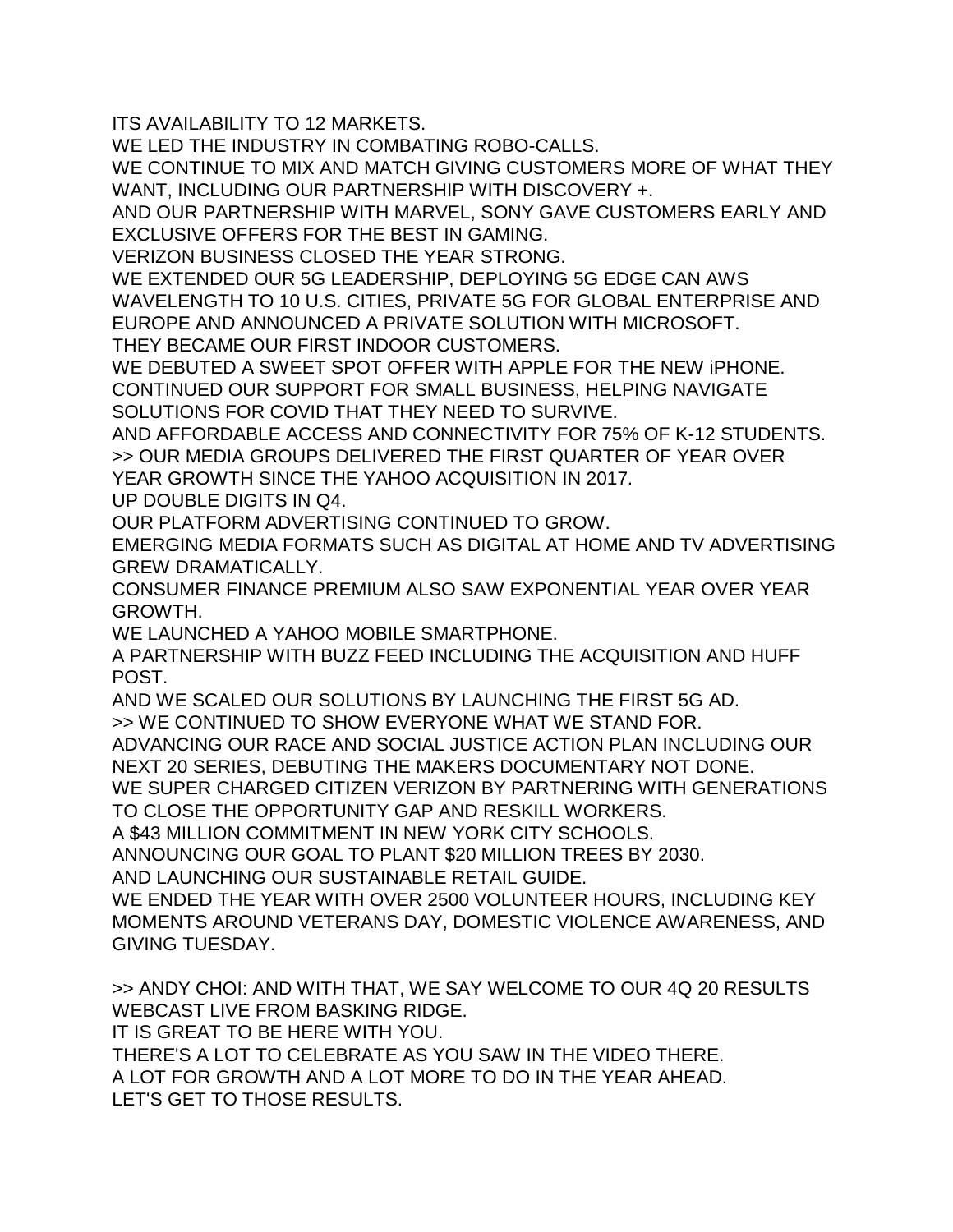I WANT TO LET YOU FOLKS KNOW I WILL BE WATCHING OUR

LIVE@VERIZON.COM INBOX FOR YOUR QUESTIONS.

WE WILL HAVE Q&A, BUT WE HAVE A LOT TO TALK ABOUT WITH OUR LEADERS. LET'S GET RIGHT TO IT.

HANS, WE ARE PROPERLY SOCIAL DISTANCED.

HANS, IT'S GOOD TO BE HERE WITH YOU.

>> HANS VESTBERG: HAPPY TO BE HERE.

WE HAD THE VZ MEETING IN BASKING RIDGE WITH INVESTORS, MEDIA, A LOT OF OTHER STUFF.

AT THE SAME TIME, IT FEELS LIKE I'M IN SWEDEN, BECAUSE IF I LOOK OUTSIDE HERE, IT'S SNOWING.

TO ALL THE V-TEAMERS IN SWEDEN, I HOPE YOU HAVE SNOW.

LET ME TALK A LITTLE BIT ABOUT THE FOURTH QUARTER.

WE HAD A KICKOFF.

WE TALKED ABOUT IT.

I DON'T HAVE WORDS TO THANK ALL THE V-TEAMERS FOR THE YEAR 2020. IT'S ONE OF THE TOUGHEST AND MOST COMPLICATED YEARS I HAVE HAD AS A BUSINESSMAN IN MY ENTIRE CAREER AND I THINK THAT MANY OF YOU, AS WELL, HAVE THE SAME.

WE PIVOTED IN A DOMESTIC WAY NA NEW WAY OF WORKING, DELIVERING NEW SOLUTIONS.

WORKED TOGETHER IN A TOTALLY NEW FASHION DURING THE LAST TEN MONTHS AS WE HAD THE PANDEMIC AND THE ECONOMIC DOWNTURN AND ALL THE OTHER CHALLENGES AT THE SAME TIME.

SO, I WOULD LIKE TO START, BEFORE I TALK ABOUT ANYTHING ELSE, JUST TAKING A PAUSE.

THANKING YOU ALL.

FOR FANTASTIC WORK.

WE WOULDN'T STAND HERE TODAY WITH ALL THE V-TEAMERS WITHOUT THE FANTASTIC WORK YOU'VE DONE.

MATT IS GOING TO GO THROUGH THE FINANCIALS LATER ON, BUT WE HAD A GOOD YEAR AND EXCELLED IN THE FOURTH QUARTER.

WE HAD OUR EARNINGS GO UP BY 7% IN THE FOURTH QUARTER.

REMEMBER FOURTH QUARTER LAST YEAR WAS A GOOD QUARTER, THIS YEAR IT WAS REALLY GOOD.

AND WE'RE HAMMERING INTO OUR STRATEGY.

WE ARE DOING WHATEVER WE SAID FROM THE BEGINNING AND I'M EXTREMELY PROUD OF IT.

AS WE EMBARKED ON VERIZON 2.0 SOME TWO, TWO AND A HALF YEARS AGO WITH OUR NEW STRUCTURE, OUR NEW WAYS OF WORKING, OUR WAY OF CUSTOMER CENTRICITY, THIS IS STARTING TO PAY OFF.

THE BRAND IS STRONGER THAN EVER.

ALL IN ALL, I LOOK BACK AT 2020 AND I'M GOING TO REMEMBER IT FOREVER AND I THINK MANY OF YOU WILL, AS WELL, AS A YEAR THAT WAS REALLY COMPLICATED.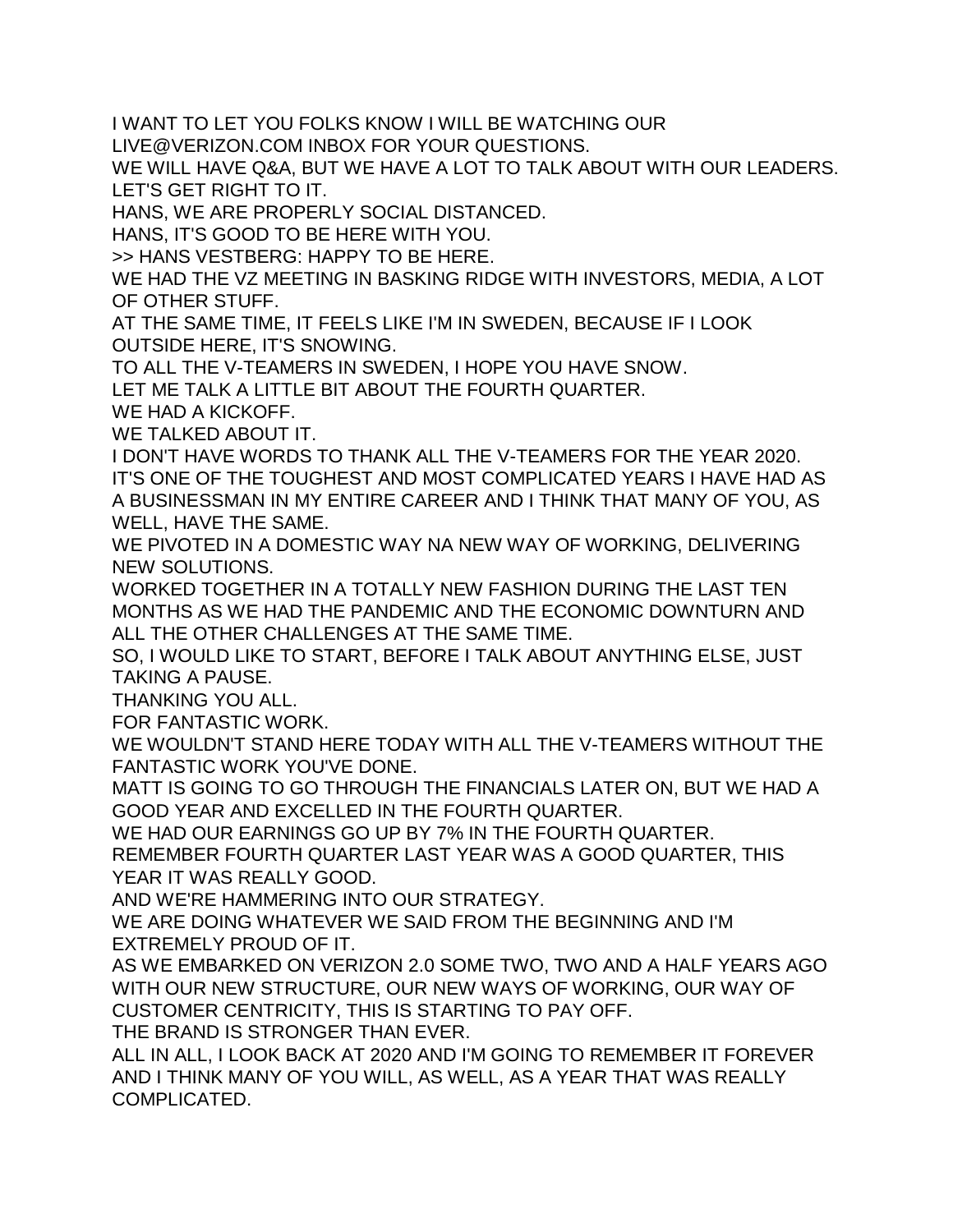BUT WE STAND UP FOR EACH OTHER, FOR OUR CUSTOMERS, FOR OUR SOCIETY, AND WE WANT TO DELIVER TO OUR SHAREHOLDERS.

SO, I THINK THAT THAT'S REALLY WHAT I WANT TO PUT IN YOUR MINDS BEFORE WE GET INTO ALL THE WEEDS OF THIS.

JUST TAKE THOSE MINUTES AND REFLECT ON WHAT'S HAPPENED IN 2020. THAT DOESN'T MEAN THAT 2021 IS ALL OVER.

IT'S FANTASTIC.

REMEMBER, WE HAVE THE PRIORITY OF THE SAFETY AND HEALTH OF ALL OUR EMPLOYEES AS NUMBER ONE.

AND COVID IS CONTINUING TO SPREAD ACROSS THE GLOBE AND IMPACTING FAMILIES, FRIENDS, CUSTOMERS IN UNPRECEDENTED WAYS.

WE JUST NEED TO TAKE CARE OF EACH OTHER AND BE VERY, VERY CAUTIOUS SO WE'RE NOT GETTING COVID-19.

AND IF WE GET IT, WE HAVE ALL THE SUPPORT YOU CAN GET FROM US IN THAT SENSE.

SO, PUTTING THAT ASIDE, JUST A COUPLE OF THINGS ON THE EARNINGS CALL TODAY.

AS I SAID, QUICKLY REMEMBER I SAID CONSUMER GROUP CONTINUE WITH THE INNOVATION IN THE CORE BUSINESS WITH ALL THE THINGS YOU SAW IN THE VIDEO IN THE VERY BEGINNING.

THAT MEANS MORE AND MORE OF OUR CUSTOMERS ARE COMING INTO UNLIMITED AND EVEN DOING UNLIMITED PREMIUM, WHICH IS INCLUDING THE LATEST CONTENT, BUT ALSO 5G.

AND THAT COMES BACK TO THE LAUNCH WITH APPLE IN THE MIDDLE OF THE FOURTH QUARTER.

THAT IS ALL ADDING UP.

THAT RONAN AND HIS TEAM CONTINUE TO GROW THE BUSINESS IN TIMES LIKE THIS BUSINESS THE CUSTOMER LIKES WHAT HE IS DOING.

IF YOU THEN TALK ABOUT VERIZON BUSINESS GROUP, THEY CAME TOGETHER SOME ONE AND A HALF YEARS AGO WITH A LOT OF CHALLENGES, WITH PLATFORMS, SCALING, AND NOW THEY HAVE BEEN INVESTING FOR 1.5 YEARS.

STILL WAYS OF WORK TO BE DONE THERE.

BUT CLEARLY WE SEE THE PAYOFFS RIGHT NOW ON THE WAY WE GO TO MARKET. DEFINITELY IN THE PUBLIC SECTOR, WE'VE DONE A GREAT JOB IN 2020 IN SUPPORTING THEM.

THE LARGE ENTERPRISE.

WE WERE ASSIGNED MORE LARGE ENTERPRISES THAN I EVER HEARD ABOUT IN THE ENTERPRISE TEAM.

OF COURSE, SMALL AND MEDIUM BUSINESS CHALLENGES BECAUSE IN THE ECONOMY THEY HAVE BEEN THE MOST IMPACTED.

AND THEN TOPPING THAT WITH A NEW BUSINESS OPPORTUNITY THAT COMES WITH 5G MOBILE EDGE COMPUTE.

FINALLY, VERIZON MEDIA GROUP, WHAT CAN I SAY?

WE EMBARKED WHEN WE STARTED WITH VERIZON 2.0 WITH A NEW STRATEGY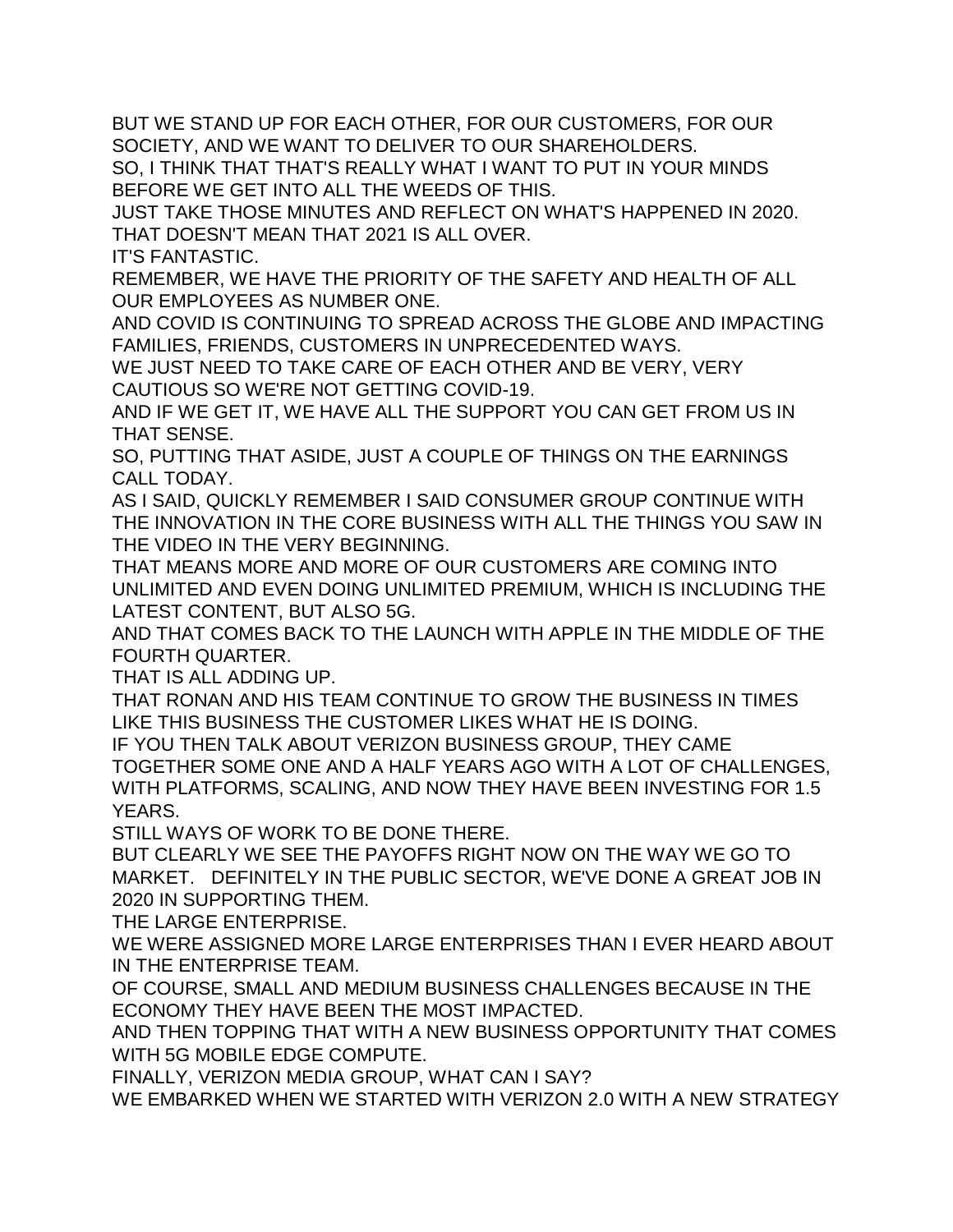FOR VERIZON MEDIA GROUP BASED ON OUR FUNDAMENTAL BRAND VALUES OF TRUST AND INNOVATION.

WE STARTED TO COMBINE ALL THE PLATFORMS AND WE HAVE BEEN FIGHTING IT.

AND WE'RE TAKING OUT COSTS.

NOW WE STAND HERE IN THE FOURTH QUARTER AND WE HAVE A YEAR OVER YEAR GROWTH OF 11%.

THAT'S THE FIRST TIME SINCE THE ACQUISITION OF YAHOO THAT WE HAVE GROWTH IN VERIZON MEDIA GROUP, WHICH IS JUST AN ASTONISHING OUTCOME IN A YEAR THAT HAS BEEN MORE CHALLENGING THAN EVER. FINALLY, OF COURSE THE NETWORK SIDE.

AND I TOGETHER WITH THE INVESTORS THIS MORNING, I WENT OVER ALL OUR PRIORITIES THAT WE COMMITTED TO IN THE BEGINNING OF 2020. WE HAVE DONE ALL OF THEM, EVERYTHING FROM THE CITIES ON 5G, 10 5G MOBILE EDGE COMPUTE CENTERS, NATIONWIDE, ALL OF THAT THE NETWORK TEAM DELIVERED THIS YEAR.

IF YOU WRAP THAT ALL UP AND THEN YOU THINK ABOUT THE FOUR STAKEHOLDERS THAT YOU ALSO SAW IN THE VIDEO, WE HAVE BEEN DELIVERING TO ALL OUR STAKEHOLDERS EVERYTHING WE PROMISED AND EVEN MORE IN THE ALL THE CATEGORIES IN A YEAR WHICH IS TOTALLY UNPRECEDENTED.

SO, I THINK WE SHOULD BE VERY PROUD OF 2020.

WE SHOULD BE PROUD OF WHAT WE'RE EXECUTING ON AND I GO BACK TO THE CORE VALUES WE STARTED OF PRESERVE, TRANSFORM, AND STRENGTHEN, WHICH IS HOW WE SET UP THE VERIZON 2.0.

WE ARE CONTINUING TO PRESERVE WHEN IT COMES TO OUR OPERATION AND EFFICIENCY, ET CETERA.

WE ARE TRANSFORMING MORE OF THE CUSTOMER CENTRICITY THAT WE NEED TO DO.

THE COMPETITION IS HARD.

WE NEED TO CONTINUE TO BUILD IN OUR STRATEGY THAT WE'VE BUILT UP BASED ON THE NETWORK SERVICE.

AND THE FIVE GROWTH VECTORS THAT I WENT OVER EARLIER IN THE YEAR AND LAST YEAR.

SO, ALL IN ALL, JUST GREAT WORK ALL OF US.

THAT DOESN'T MEAN WE DON'T HAVE CHALLENGES.

THAT DOESN'T MEAN WE DON'T HAVE AN EXTERNAL ENVIRONMENT THAT'S TOUGH AND DIFFICULT AND WE NEED TO EXECUTE WELL IN 2021.

BUT ONCE AGAIN, GREAT WORK.

SPEAKING ABOUT THE NETWORK AND I DIDN'T MENTION THAT.

BUT ONCE AGAIN, WE WON THE MOST IMPORTANT AWARDS THAT YOU CAN THINK ABOUT WHEN IT COMES TO THE NETWORK.

I WOULD LIKE THE VIDEO TO RUN AND THEN I GUESS KYLE WILL SHOW UP AND TELL YOU A LITTLE BIT ABOUT WHAT NETWORKS HAS BEEN DOING.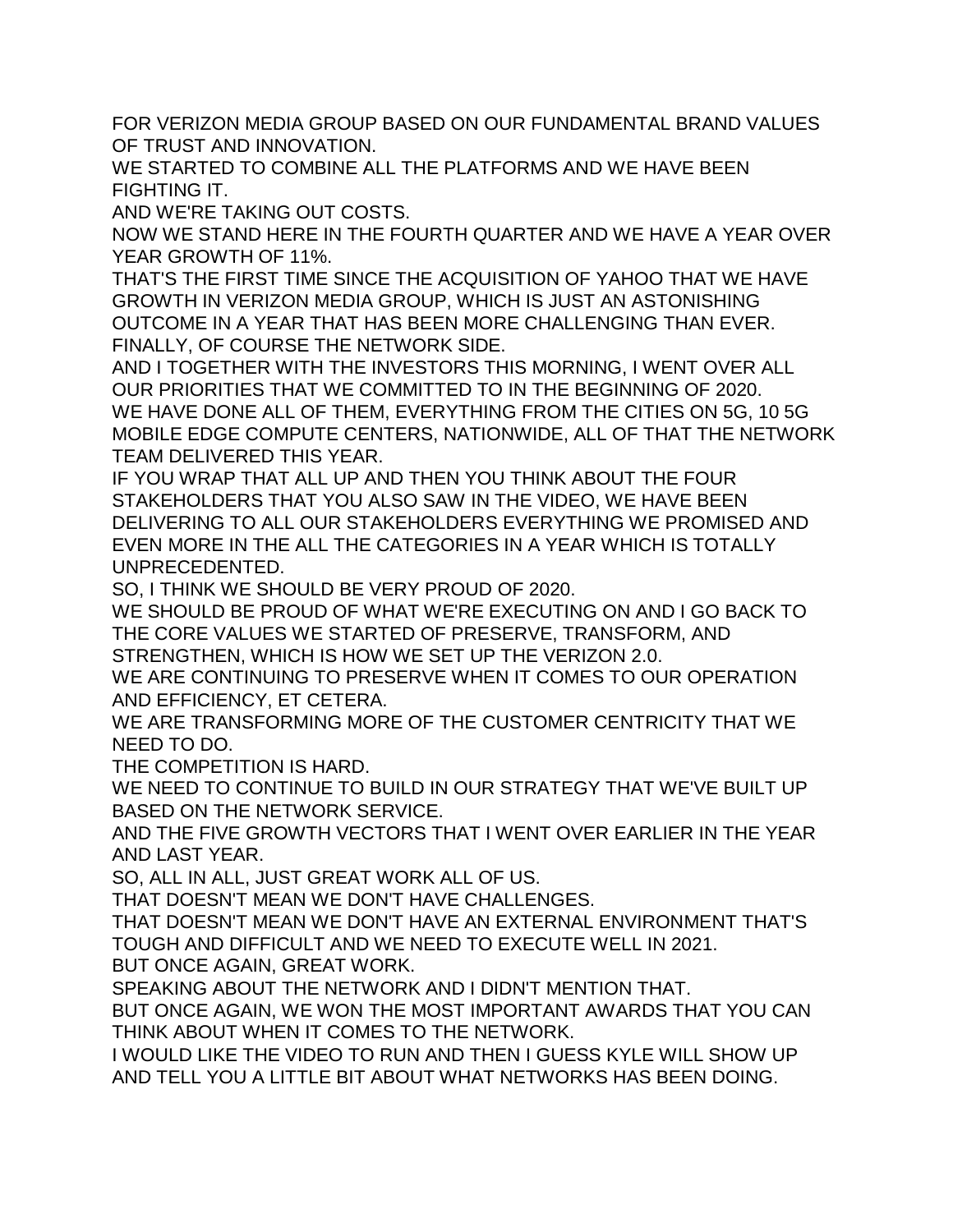>> KYLE MALADY: ALL RIGHT, I LOVE IT.

THANK YOU DIEGO AND TEAM FOR PUTTING THAT TOGETHER.

AND HANS, THANK YOU FOR ALL YOU'VE DONE AND V-TEAMERS, THANKS FOR ANOTHER GREAT QUARTER IN THE BOOKS.

I WAS ASKED TO TALK TODAY ABOUT TESTING BECAUSE THERE'S AN AWFUL LOT OF NOISE YOU SEE IN THE NEWS ABOUT ALL THE DIFFERENT TESTS AND WHO WON THIS AND WHO ONE THAT.

I WANT TO SPEND A COUPLE MINUTES AND KIND OF DEMYSTIFY THIS STUFF AND GIVE ALL OF YOU GUYS A FLAVOR ABOUT HOW WE THINK ABOUT ALL OF THIS.

IT'S ACTUALLY VERY, VERY SIMPLE.

WHAT WE WANT TO DO IS DRIVE TEST OUR NETWORKS SO WE CAN UNDERSTAND WHERE THE PROBLEMS ARE SO WE CAN ENGINEER IT AND MAKE IT BETTER FOR OUR CUSTOMERS.

AND THEN ONCE WE DO THAT, WE WANT TO TALK TO THE CUSTOMERS AND SEE ARE THE THINGS THAT WE'RE DOING, IS THAT TURNING OUT TO BE A BETTER EXPERIENCE FOR THEM?

SO, THERE'S TWO PREMIER TESTS AND SURVEYS THAT WE USE.

THESE ARE THE MARKET LEADERS.

SO, ROOT METRICS IS THE FIRM THAT DOES ALL THE DRIVE TESTING. AND SO WE CAN SEE HOW OUR NETWORK IS DOING AT THE VERY LOCAL LEVEL. AND JD POWERS IS THE COMPANY THAT MEASURES PERCEPTION. NOW WHY IS THIS IMPORTANT FOR YOU TO UNDERSTAND?

SO, YOU CAN UNDERSTAND THE DIFFERENCE BETWEEN WHAT YOU SEE WE'RE DOING AND WHAT YOU SEE IN THE NEWS.

SO, LET'S START WITH ROOT METRICS AND THE DRIVE TEST.

WHAT WE DO IS WE HAVE OUR DEVICES ALONG WITH THE COMPETITION'S DEVICES DRIVING AROUND THE UNITED STATES TESTING NETWORKS AT A VERY LOCAL LEVEL.

AND THIS IS AN APPLES TO APPLES COMPARISON.

WE KNOW AT A LOCAL LEVEL WHAT'S GOING ON.

AND THIS IS WHERE WE GET INFORMATION THAT ALLOWS US TO MAKE THE NETWORK BETTER.

SO, THIS IS A REAL SCIENTIFIC METHOD, TRIED AND TRUED METHOD THAT FRANKLY WE INVENTED DECADES AGO.

NOW IT'S SOMETHING THAT ANALYSTS AND CUSTOMERS USE TO DECIDE WHAT THE BEST NETWORK IS.

THEN WE LOOK AT THE JD METRICS SURVEYS, AND THAT'S TENS OF THOUSANDS OF CUSTOMERS RESPONDING.

AND THIS IS THE PERCEPTION.

SO, THIS IS GETTING FEEDBACK DIRECTLY FROM HOW WE'RE MAKING OUR NETWORK BETTER, WHAT DO THEY THINK ABOUT IT?

NOW, THIS IS A GREAT CIRCULAR WHEEL.

WE ENHANCE, WE LISTEN, WE ENHANCE, WE LISTEN.

NOW, OVER THE PAST HANDFUL OF YEARS, A NEW SET OF TESTS HAVE COME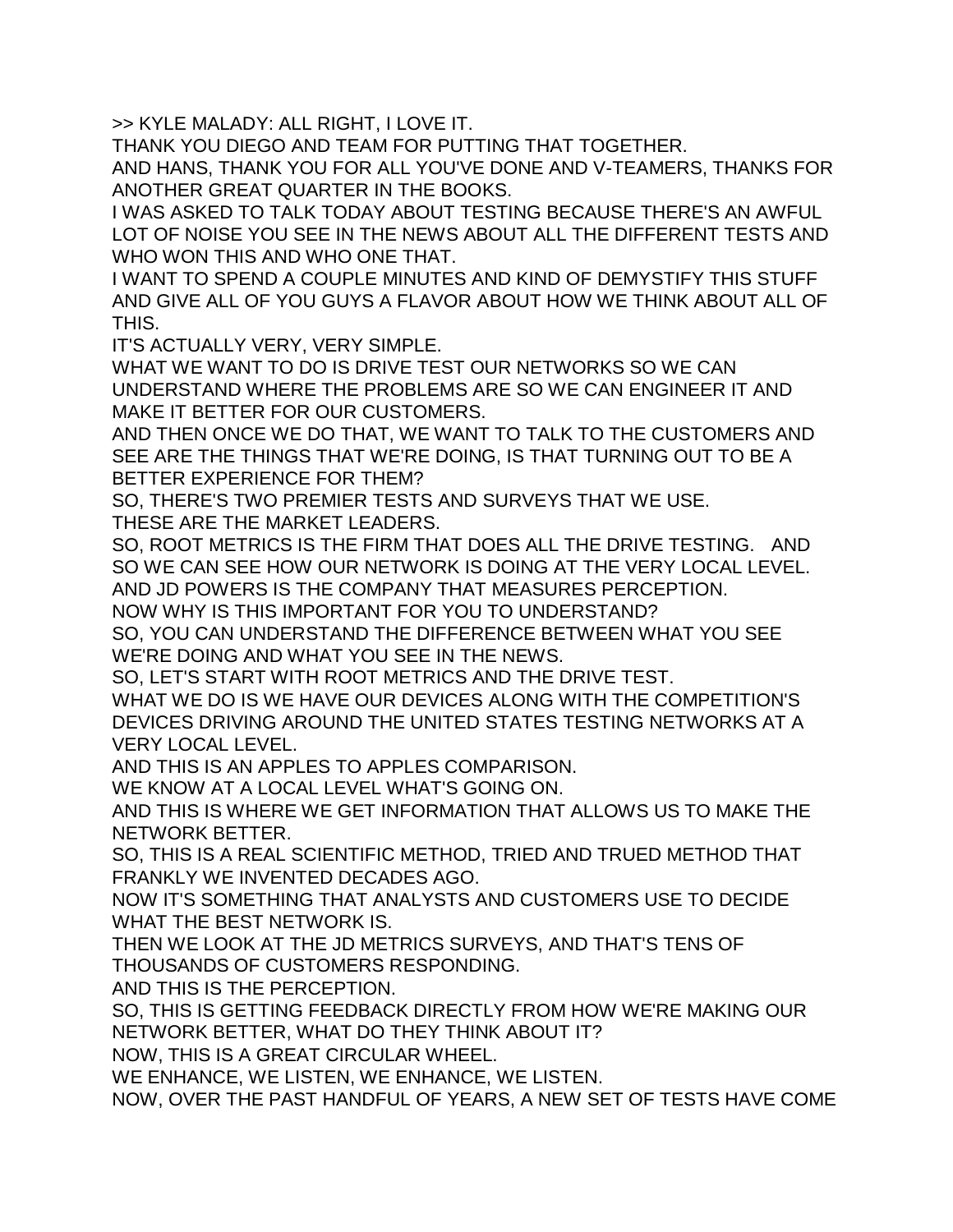UP THAT WE CALL, YOU KNOW, IT'S CALLED CROWD SOURCED DATA. YOU HEAR COMPANIES LIKE OPEN SIGNAL, AND HOOPLA AND THERE'S MANY OTHERS.

WHILE THIS INFORMATION IS INTERESTING, IT'S NOT A SCIENTIFIC METHOD THAT WE'RE USED TO WHERE YOU CAN COMPARE APPLES TO APPLES, YOU CAN COMPARE ORANGES AND APPLES.

THAT'S WHY WE PUT MORE CREDENCE IN THE ROOT METRICS AND JD POWERS AWARDS.

FOR INSTANCE, IF YOU WANTED TO SEE HOW FAST SOMEBODY COULD RUN, YOU'D WANT THEM ON THE SAME FAST TRACK AT THE SAME TIME TO SEE WHO'S FASTER.

IN CROWD SOURCED DATA, YOU CAN'T CONTROL THAT.

YOU DON'T KNOW IF SOMEBODY IS RUNNING UPHILL IN DENVER OR RUNNING A RACE IN MIAMI OR IN THE SNOW IN MADISON, WISCONSIN.

IT'S HARD TO COMPARE WHAT'S GOING ON BETWEEN THOSE TYPES OF DIFFERENT SCENARIOS.

WHILE WE THINK CROWD SOURCING IS INTERESTING AND THERE'S USEFUL SOURCES OF DATA THAT WE USE, IT'S NOT HOW AND WHY WE THINK ABOUT RUNNING AND ENGINEERING AND BUILDING THE BEST NETWORK FOR OUR CUSTOMERS.

WE'RE REALLY HAPPY TO WIN AGAIN IN ROOT AND JD AND WE'LL CONTINUE TO USE THIS METHOD SO WE CAN BUILD THE BEST NETWORK FOR OUR CUSTOMERS AND SOCIETY.

AND WITH THAT, I HOPE THAT HELPED A LITTLE BIT AND I'LL PASS IT OVER TO MATT SO HE COULD TALK ABOUT FINANCIALS.

>> THANKS, KYLE.

APPRECIATE THE UPDATE THERE AND GOOD AFTERNOON, EVERYONE. LET'S TAKE A LOOK AT THE FOURTH QUARTER FINANCIALS.

HANS GAVE EVERYONE THE HIGHLIGHTS, BUT AS WE DIG INTO THE RESULTS, WHAT YOU'LL SEE THERE IS WE HAD A REALLY GOOD QUARTER FROM A FINANCIAL STANDPOINT.

AND I THINK ALL OF THE GROUPS REALLY CONTRIBUTED TO THAT. WHEN YOU LOOK AT THE REVENUE THERE, YOU SEE REVENUE AT \$34.7 BILLION.

IT SHOWS IT WAS DOWN 4.2%.

BUT ALL OF THAT WILL REDUCTION CAME FROM LOWER EQUIPMENT REVENUE.

AND WE SAW CONTINUED REDUCTION IN THE YEAR-OVER-YEAR, THE NUMBER OF PEOPLE OUT THERE IN THE MARKETPLACE BUYING NEW HAND SETS. THAT REFLECTS SOME OF THE ECONOMIC ENVIRONMENT THAT WE'RE IN AT THIS POINT IN TIME.

BUT THOSE HAND SET SALES AREN'T WHERE WE MAKE OUR MARGIN. WE DON'T DRIVE VALUE FROM THOSE.

WE DRIVE VALUE FROM THE ONGOING SERVICES THAT WE HAVE ON OUR NETWORK AND SERVICES.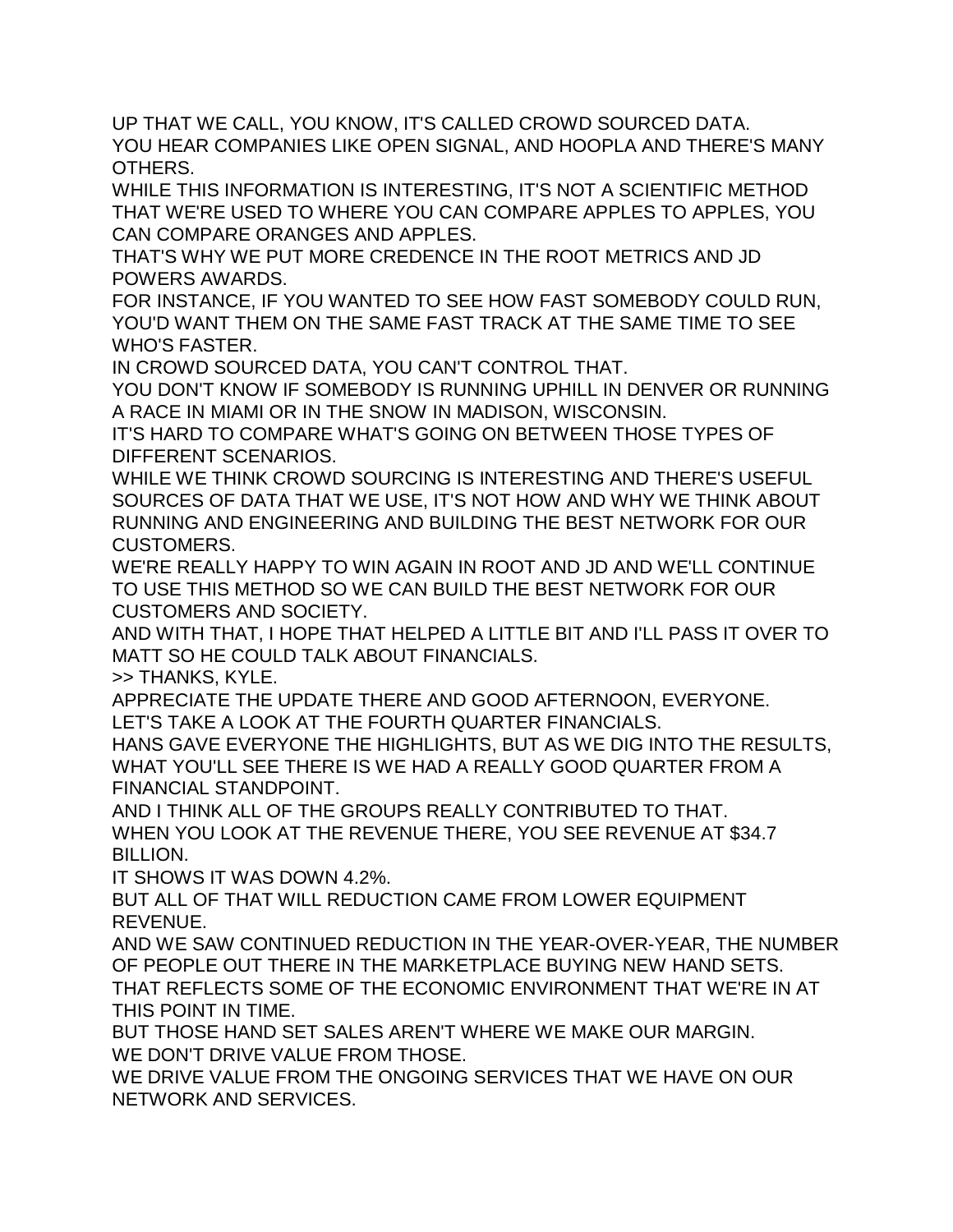THOSE PIECES PERFORM WELL AND ACROSS EACH OF THE BUSINESS UNITS. AS HANS MENTIONED, WE CAME INTO THE QUARTER.

WE TOLD THE INVESTORS THAT WE EXPECTED TO GROW WIRELESS SERVICE REVENUE BY AT LEAST 2%.

WE DID THAT.

WE GREW WIRELESS SERVICE REVENUE BY 2.2%.

IT WAS CONSUMER AND BUSINESS THAT SAW AN INCREASE YEAR OVER YEAR.

CONSUMER IMPROVED THE TRAJECTORIES.

1.2% SERVICE REVENUE GROWTH EVEN WHILE WE'RE STILL OBVIOUSLY NOT GETTING REVENUE FROM ROAMING AND CERTAINLY THE INTERNATIONAL PIECE OF THAT AND SOME OVERAGES, AS WELL.

EVEN WITHOUT THOSE THINGS BEING FULLY BACK TO GET THAT 1.2% GROWTH AND ACCELERATION OVER WHERE WE HAD BEEN PREVIOUSLY AS WE CONTINUE TO STEP CUSTOMERS UP TO A HIGHER VALUE OFFERING THAT WE HAVE.

AND THEY GET FULL VALUE ON BEING ON THE VERIZON NETWORK. ON THE BUSINESS SIDE, SERVICE REVENUE GROWTH OF 7.1%.

FANTASTIC RESULT ON THAT SIDE, DRIVEN BY ALL OF THE GREAT WORK WE'RE DOING IN THE PUBLIC SECTOR SPACE, BUT ALSO SEEING

IMPROVEMENT FROM THE THIRD QUARTER IN THE SMALL-MEDIUM BUSINESS CATEGORY, AS WELL.

AND THEN AS HANS MENTIONED, CONTRIBUTING TO THE REVENUE STORY, 11% GROWTH IN VERIZON MEDIA.

FANTASTIC PERFORMANCE BY THAT TEAM AS THEY START TO GET A PAYOFF ON A LOT OF THE WORK THEY'VE DONE OVER THE PAST TWO OR THREE YEARS.

SO, A LOT OF GOOD IN THE REVENUE STORY THERE AND YOU CAN SEE THEY SHOW UP IN THE EARNINGS.

AND THE FIRST LINE WE LOOK AT EARNINGS IS EBITDA.

THINK OF THIS AS OUR REVENUES MINUS OUR SALARY COST.

BUYING HAND SETS, OPERATING THE NETWORK, OPERATING OUR OFFICES LIKE THE ONE HERE IN BASKING RIDGE, ET CETERA.

THAT WAS UP 5.3% YEAR OVER YEAR.

THAT IS A TREMENDOUS STORY, ESPECIALLY WHEN YOU THINK OF, YOU KNOW, SOME OF THE IMPACTS ON THE BUSINESS FROM COVID AND SO ON. WE ACTUALLY SAW THE BENEFITS BE SLIGHTLY LARGER THAN THE HEAD WINDS IN THE FOURTH QUARTER.

UP 5.3% THERE AND THEN AT THE BOTTOM LINE, EARNINGS PER SHARE. THAT'S AFTER WE TAKE OUT OUR INTEREST EXPENSE TO DEPRECIATION FOR ALL OUR FIXED ASSETS AND INCOME TAXES.

A DOLLAR 21 VERSUS \$1.13 A YEAR AGO.

7% GROWTH AT THE BOTTOM LINE, CERTAINLY GREAT TO BE UP THAT MUCH, AND CERTAINLY MORE THAN THE STREET WAS EXPECTING FROM US. SO, VERY SOLID RESULT FOR THE QUARTER.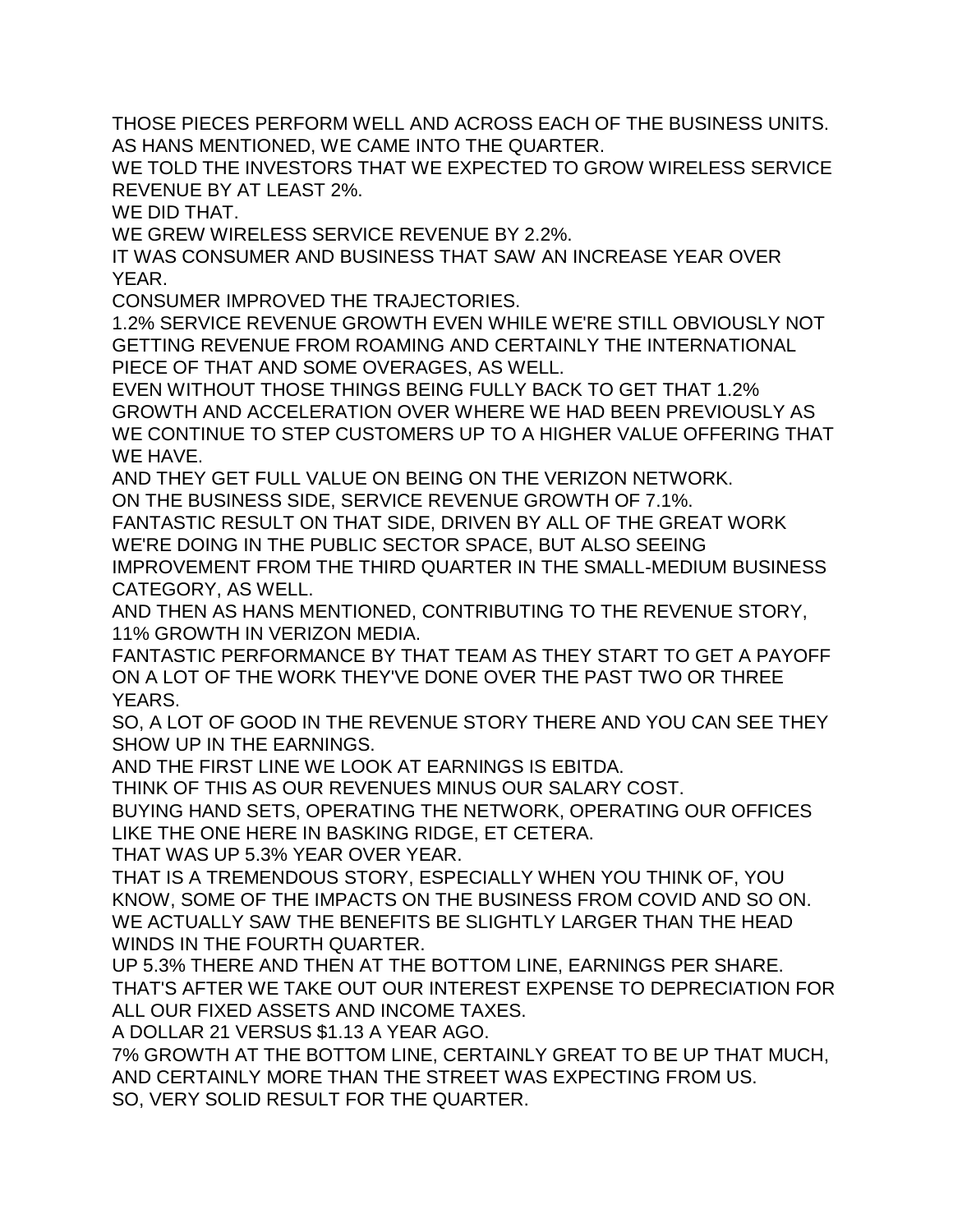AND THAT MEANT WE CLOSED THE YEAR OUT, YOU SEE THE RIGHT SIDE OF THE PAGE THERE.

AGAIN, THE REVENUE IS DOWN.

DRIVEN BY THE EQUIPMENT REVENUE AND A LOT OF GOOD MOMENTUM ON THE BACK END OF THE YEAR FROM SERVICE REVENUE, FROM MEDIA REVENUE THAT GIVES US A GOOD JUMP-OFF POINT.

EBITDA WAS APPROXIMATELY FLAT YEAR OVER YEAR.

WE HAD SOME HEADWINDS FROM COVID IN THE SECOND AND THIRD QUARTER, BUT EVEN WITH THAT, WE ESSENTIALLY ENDED THE YEAR FLAT THERE.

AND AT THE BOTTOM LINE, BECAUSE OF SOME YEAR OVER YEAR BENEFITS IN INTEREST, UP ALMOST 2%.

AND THAT MEANT WE HAD REALLY GOOD CASH FLOW FOR THE YEAR. OUR FREE CASH FLOW.

THIS IS AFTER ADJUSTMENTS IN OUR WORKING CAPITAL AND PAYING FOR OUR CAP EX, \$23.6 BILLION, UP 32% YEAR OVER YEAR.

STRONG PERFORMANCE FOR THE YEAR.

AND THAT GIVES US GOOD MOMENTUM GOING OFF INTO 2021.

AND SO WE PROVIDED GUIDANCE THIS MORNING THAT WE EXPECT REVENUE GROWTH.

AND WE TALKED ABOUT OUR NON-EQUIPMENT REVENUE, OUR SERVICE AND OTHER REVENUE GOING AT LEAST 2%.

SIGNIFICANTLY HIGHER THAN IT WAS LAST YEAR.

AND THAT WIRELESS SERVICE REVENUE GROWING AT LEAST 3%.

AGAIN, AHEAD OF THE NUMBER LAST YEAR.

BUT IT REALLY BUILT ON THE MOMENTUM THAT WE HAVE FROM THE SECOND HALF OF THE YEAR THAT ALL OF YOU DELIVERED WITH THE WAY THAT WE REACTED TO ALL OF THE DIFFERENT CIRCUMSTANCES THAT WE HAD, SHOWING OUR BUSINESS STILL CAN PERFORM VERY WELL IN THAT ENVIRONMENT.

AND THAT MEANT WE GAVE AN EPS GUIDANCE FOR THE YEAR, \$5 FOR \$5.15. UP 2-5% IS WHAT WE EXPECT FOR 2021 AND IT'S BUILT OFF OF THAT GREAT MOMENTUM THAT WE'VE BUILT, THAT WE'VE PUT TOGETHER AT THE BACK HALF OF THE YEAR.

WE JUST NOW NEED TO GO EXECUTE ON THAT AND SHOW THAT DESPITE THE ENVIRONMENT THAT WE'RE IN, WE'RE GOING TO HAVE ANOTHER GREAT YEAR IN 2021.

SO, THAT'S AN UPDATE ON THE FINANCIALS.

WE'LL KEEP PUSHING AS WE GO INTO THE NEW YEAR AND LOOK FORWARD TO REPORTING OUT MORE GREAT RESULTS IN 2021.

SO, WITH, THAT I'LL TURN IT BACK TO YOU ANDY.

>> ANDY CHOI: ALL RIGHT, MATT.

THANK YOU VERY MUCH.

YOU KNOW, THOSE NUMBERS, THE STORY BEHIND THOSE NUMBERS, IT TELLS A STORY OF PERSEVERANCE, OF STRENGTH.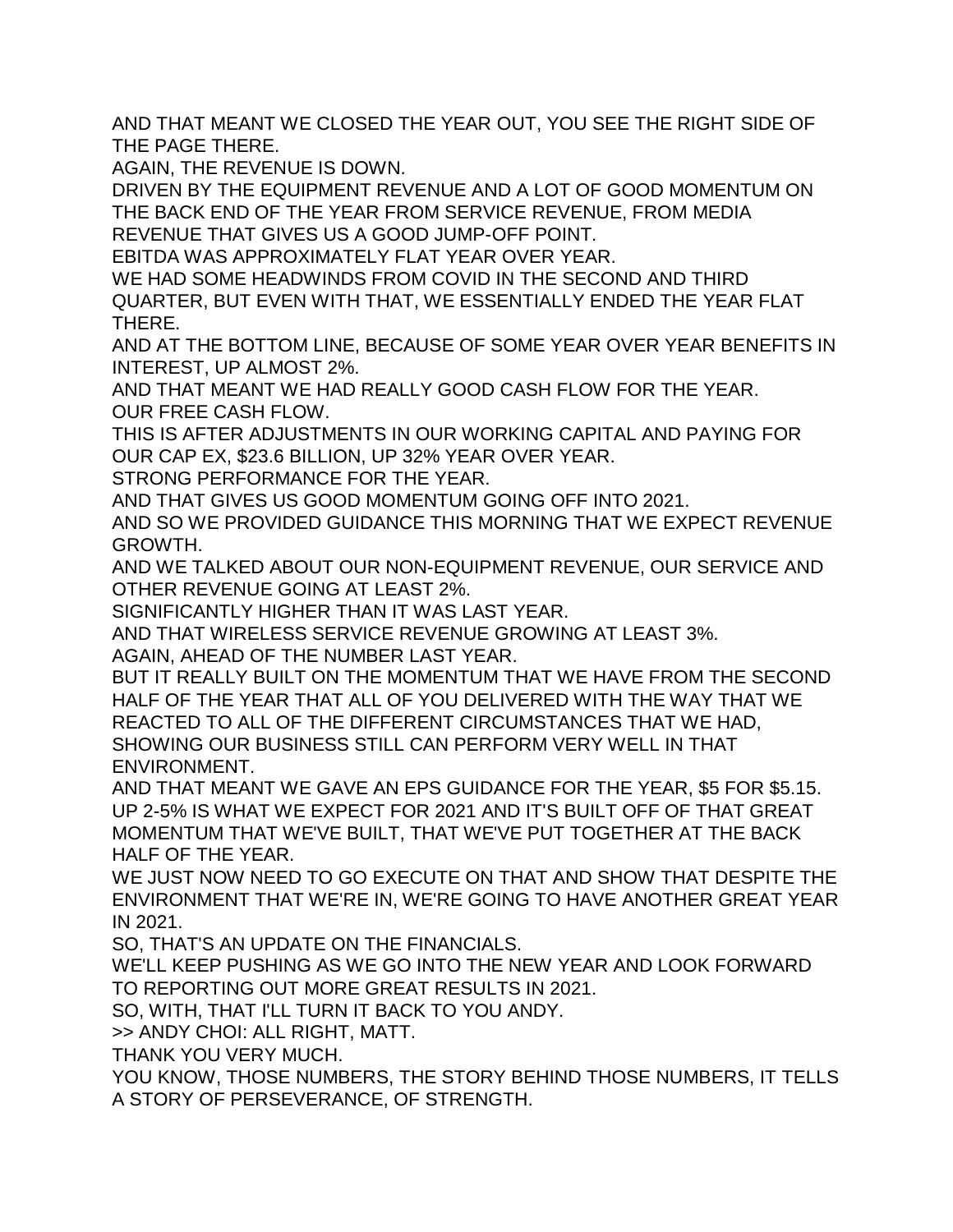LET'S KEEP UNPACKING THE STORY BEHIND THOSE NUMBERS AND AT THE CRUX OF IT ALL IS 5G.

LET'S TALK A LITTLE BIT ABOUT HOW WE'RE PUTTING 5G TO WORK. WE'VE GOT SO MANY V-TEAMERS WHO ARE ABLE TO SHARE THOSE STORIES AND HOPEFULLY ALL OF US CAN CONTINUE THAT DRUM BEAT AND SHARE THOSE STORIES, AS WELL.

WITH THAT, I WOULD LIKE TO INTRODUCE YOUR PANEL TODAY AS WE PUT 5G TO WORK.

WE'VE GOT MR. JAKE SALLY FROM RYOT 5G.

WE'VE GOT LEE FIELD FROM THE BUSINESS GROUP TALKING ABOUT WALGREENS.

KATE JAY TALKING ABOUT 5G HOME.

AND ROBERTO DEJESUS FROM OUR 5G LABS.

WHEN WE TALK ABOUT IMMERSIVE ADVERTISING, IT FEELS VERY MUCH ABOUT THE FUTURE.

OH YES, THOSE SCI-FI MOVIES, BUT JAKE YOU'RE HERE TO TELL US IT'S HAPPENING RIGHT NOW.

AND ALL SORTS OF GOOD STUFF IS HAPPENING RIGHT NOW IN THE WORLD OF 5G IMMERSIVE ADVERTISING.

>> JAKE SALLY: YEAH, THE HOLIDAYS JUST WRAPPED UP.

I HAVE THIS RITUAL.

I GO HOME FOR THE HOLIDAYS AND SHOW MY EXTENDED FAMILY THE LATEST TECHNOLOGY.

I GET USED TO LUGGING THESE HUGE PELICAN CASES AND SPENDING HOURS SETTING EVERYTHING UP.

CREATING THIS UNRIVALED ACCESSORY FOR EVERYONE.

WHICH, YOU KNOW, THIS HAS REALLY BEEN PERFECTED.

3D AR CONTENT CAN NOW FINALLY BE ENJOYED WITH NOTHING MORE THAN YOUR CURRENT SMARTPHONE AND A WEB BROWSER.

WE'VE KIND OF COMBINED ALL THIS TECHNOLOGY CREATIVELY TO TAKE THINGS LIKE HOLLYWOOD VISUAL EFFECTS FOR SNOW LEOPARDS THAT WERE USED IN HBO AND ALLOW CONSUMERS TO LET THESE AR VERSIONS OF THE LEOPARDS PROWL THROUGH THE CONSUMER'S HOME.

WE ALSO DID THIS INCREDIBLE VERIZON 5G HOLIDAY MARKET EXPERIENCE, WHICH WAS THE FIRST 5G AD AND COMMERCE EXPERIENCE, TO USE AR AND ALLOW CUSTOMERS OPEN A PORTAL INTO A VERIZON HOLIDAY THEMED STORE WHERE THEY CAN INTERACT WITH DIFFERENT VERIZON PHONE STORES, WATCHES, AND SPEAKERS, AND ULTIMATELY LET THEM PURCHASE. THIS LEVEL OF AR FIDELITY IS A HYPER LINK CLICK AWAY HAS HAD THESE CLEAR RESULTS.

CLICK-THROUGH RATES ARE HIGHER THAN EVER.

AND ADVERTISERS REALLY COME TO US TO CHOOSE THESE IMMERSIVE, INNOVATIVE AD UNITS.

WHEN WE LOOK AT 5G AND EVERYTHING THAT'S HAPPENING NOW, IT'S ONLY MAKING THESE EXPERIENCES BETTER, WHICH IS ALLOWING FOR HIGHER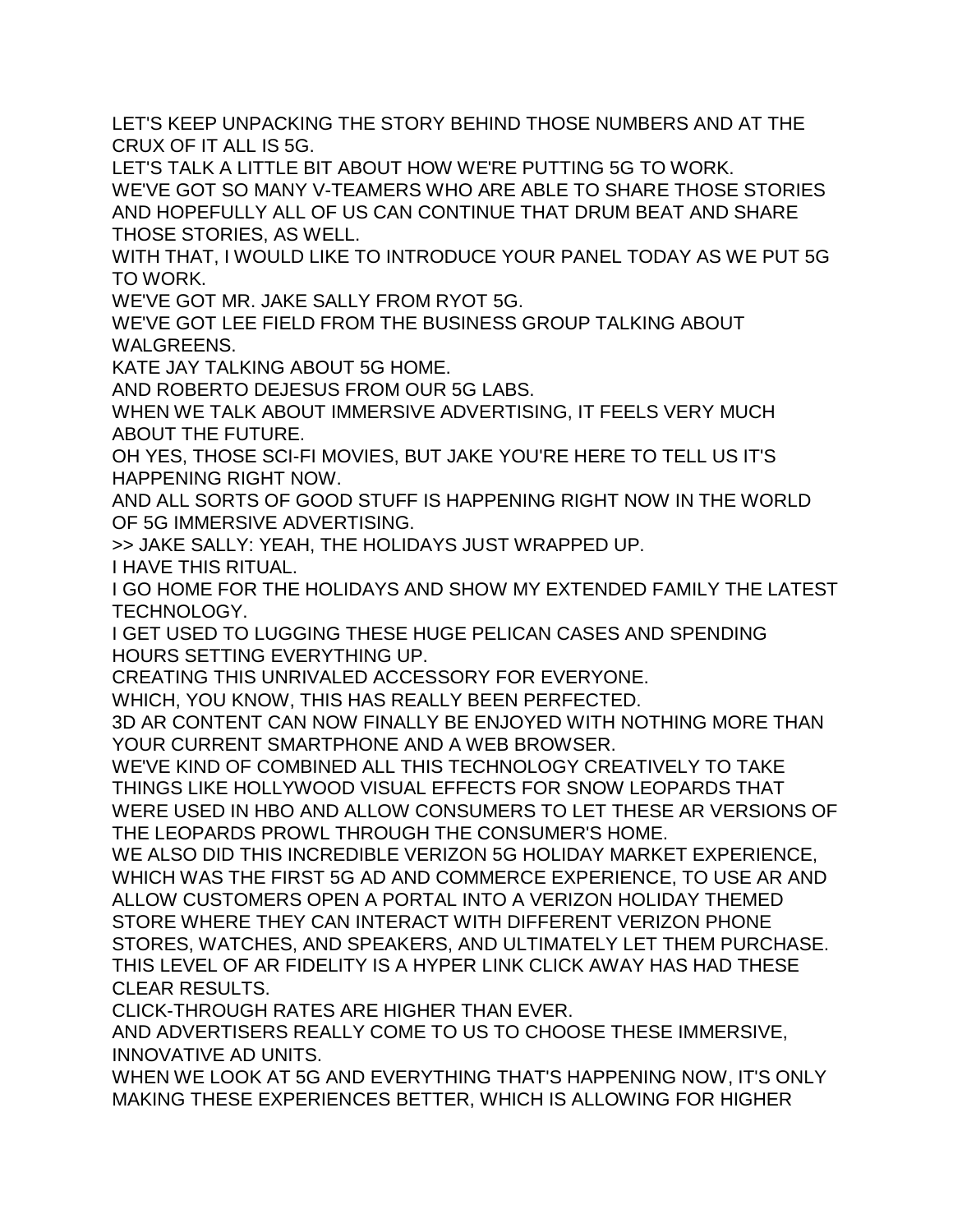FIDELITY.

WE'RE NOT STUCK WITH THIS CARTOONY LOOK ANYMORE.

WE CAN HAVE MORE INTERACTIVITY AND ULTIMATELY I THINK WHAT I'M MOST EXCITED ABOUT IS WHERE EVERYTHING IS HEADED WITH THESE PHOTO-REAL HUMAN HOLOGRAMS FOR AR ADS.

>> ANDY CHOI: I LOVE THAT THE TECHNOLOGY IS SO EASY THAT YOUR WHOLE CONSUMER IS GETTING INVOLVED.

SPEAKING OF BUSINESS, LET'S GET TO ONE OF OUR BIGGEST BUSINESS WINS HERE WITH LEE, THE WALGREENS-BOOTS ALLIANCE DEAL.

LEE, CONGRATULATION TO YOU AND YOUR TEAM.

TELL US ABOUT HOW WE'RE STEPPING UP IN THAT SPACE AND TELL US ABOUT NETWORK AS A SERVICE.

>> LEE FIELD: WILL DO.

THANK YOU.

WHAT A GREAT QUESTION.

TO START WITH, I WOULD LIKE TO OFFER A HUGE THANK YOU TO EVERYBODY WHO WAS INVOLVED, EVERY SINGLE PERSON THAT HELPED MADE A HUGE DIFFERENCE.

THE DEAL REPRESENTS A PARTNERSHIP BASED ON THE STRONG TECHNOLOGY VISION AND COMFORTABLE ALIGNMENT AND INCREDIBLE EXECUTIVE ENGAGEMENT BETWEEN OUR TWO ORGANIZATIONS.

WE HAD EVERYBODY FROM HANS, SAMPATH, ALONG WITH THE ENTIRE TEAM WHO BUILT INCREDIBLE RELATIONSHIPS, TRUST, AND CONFIDENCE, THAT MADE US STAND OUT.

AND THE REQUIREMENT WAS FOR A PARTNER WHO COULD DELIVER NETWORK AS A SERVICE TO PROVIDE A HIGHER PERFORMANCE, RELIABLE, SECURE NETWORK PLATFORM AS A BASIS FOR THE WBA STORE.

WE BUILT A STORE THAT MAPPED THAT TECHNOLOGY TO THE

REQUIREMENTS AND THEIR BUSINESS NEEDS USING ALL OF THE ASSETS OF VERIZON.

WE USED 4G LTE, MANAGED SD WAN ASSETS FROM THE WIRELINE BUSINESS AND LOOKED AT HOW WE CAN MAKE USE OF SOME OF THE INVESTMENTS WE ALREADY MADE.

WE STARTED WITH ONE FIBER AND OVERLAID IT WITH THE WALGREENS STORE FOOTPRINT HERE IN THE U.S.

WE SHOWED HOW OUR APPROACH MINIMIZES RISK AND ACCELERATES THE DEPLOYMENT, ENABLING THEM TO RECOGNIZE BENEFITS SOONER.

WHAT REALLY CHANGED THE CONVERSATION WAS WHEN WE STARTED TO DEMONSTRATE WHAT WE COULD DELIVER THROUGH THE USE OF THE 5G ULTRA WIDEBAND NETWORK, MOBILE EDGE COMPUTE.

WE SHOWED HOW WBA CAN TRANSFORM THE IN-STORE EXPERIENCE FOR THE CREATION OF AN IN-STORE NETWORK, ENABLING STRONGER

RELATIONSHIPS WITH THEIR EXISTING PARTNERS AND ACCELERATING THE LAUNCH OF NEW HEALTHCARE SERVICES.

AND ALREADY WE'VE IDENTIFIED A LARGE NUMBER OF LOCATIONS THAT CAN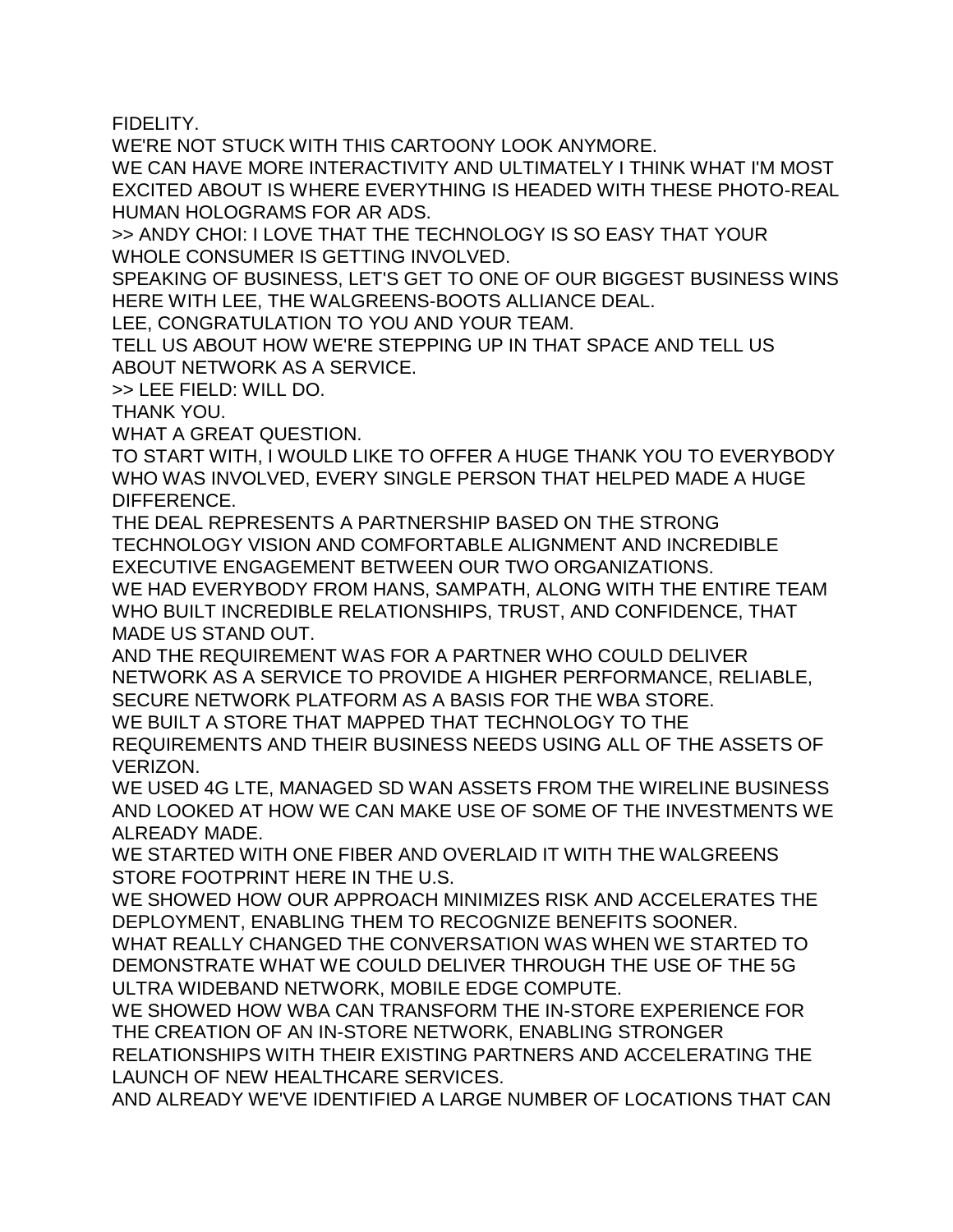MAKE USE OF THE 5G BUSINESS INTERNET PLATFORM.

AND THAT'S JUST THE START.

THE EXCITEMENT IN THE OFFICE WAS POWERFUL.

WE'RE JOINTLY WORKING ON DEFINING USE CASES THAT SPAN OUTPATIENT HEALTHCARE, SUPPLY CHAIN MANAGEMENT, AND IN-STORE OPERATIONS. WE'RE MAKING 5G REAL FOR WALGREENS, FOR CUSTOMERS, AND THEIR PATIENTS.

>> AND WHEN WE SEE 5G IS REAL FOR WALGREENS AND OTHER BUSINESSES, WE SHOULD ALL BE PROUD OF THOSE ACCOMPLISHMENTS.

LEE, THANK YOU VERY MUCH.

GOING TO KATE NOW.

GOING FROM BUSINESS TO HOME.

5G HOME, CERTAINLY A HUGE STORY FOR ALL OF US.

AND KATE, THE LAST TIME WE WERE TOGETHER ON UP TO SPEED, YOU WERE IN DOWNTOWN ATLANTA BUILDING A 5G HOME BUS, AND TELLING US THE STORY OF WHY IT MATTERS.

>> KATE JAY: THAT'S RIGHT.

NEVER A DULL MOMENT.

I'M PART OF THIS TOP-NOTCH TEAM OF STORYTELLERS.

HOW EXCITING TO BE ABLE TO TELL THE STORY ABOUT 5G HOME.

I THINK WHEN PEOPLE THINK ABOUT 5G, THEY THINK ABOUT THE MOBILE EXPERIENCE, RIGHT?

WHICH MAKES SENSE.

BUT THE BEAUTY OF 5G HOME IS WE ARE LITERALLY BRINGING THAT AWESOME TECHNOLOGY INTO THE HOME.

SUPER EXCITING.

IT'S REALLY AT A TIME WHEN THAT CONNECTIVITY IS MORE IMPORTANT THAN EVER WHEN WE ARE WORKING FROM HOME, WE'RE SCHOOLING FROM HOME. WE'RE TRYING TO KEEP OURSELVES ENTERTAINED AT HOME AND I'M LIVING THAT HERE WITH MY FAMILY OF FIVE.

I'LL BE HONEST, IT'S A SMALL MIRACLE THAT WE HAVEN'T HAD ONE OF MY BOYS POP IN AS THEY TAKE BREAKS FROM THEIR HOMESCHOOLING. BUT JUST A FUN STORY TO TELL AND ONE THAT'S SO MEANINGFUL THESE

DAYS.

BUT IT'S NOT JUST THAT GREAT TECHNOLOGY.

IT'S ALSO ABOUT SIMPLICITY AND VALUE.

SO, THIS PRODUCT IS SO EASY TO INSTALL.

YOU DO IT YOURSELF.

AND IT ALSO COMES AT A GREAT PRICE.

AND WHAT I WOULD WANT PEOPLE TO TAKE AWAY IS THIS IS, AS WE KNOW, 5G IS THE MOST IMMERSIVE, THE MOST EXPERIENTIAL TECHNOLOGY.

AND WE ARE REALLY BRINGING IT INTO YOUR HOME.

IT DOESN'T STOP AT THE FRONT DOOR.

>> ANDY CHOI: I WAS WAITING FOR YOUR KIDS TO MAKE A CAMEO THERE, KATE.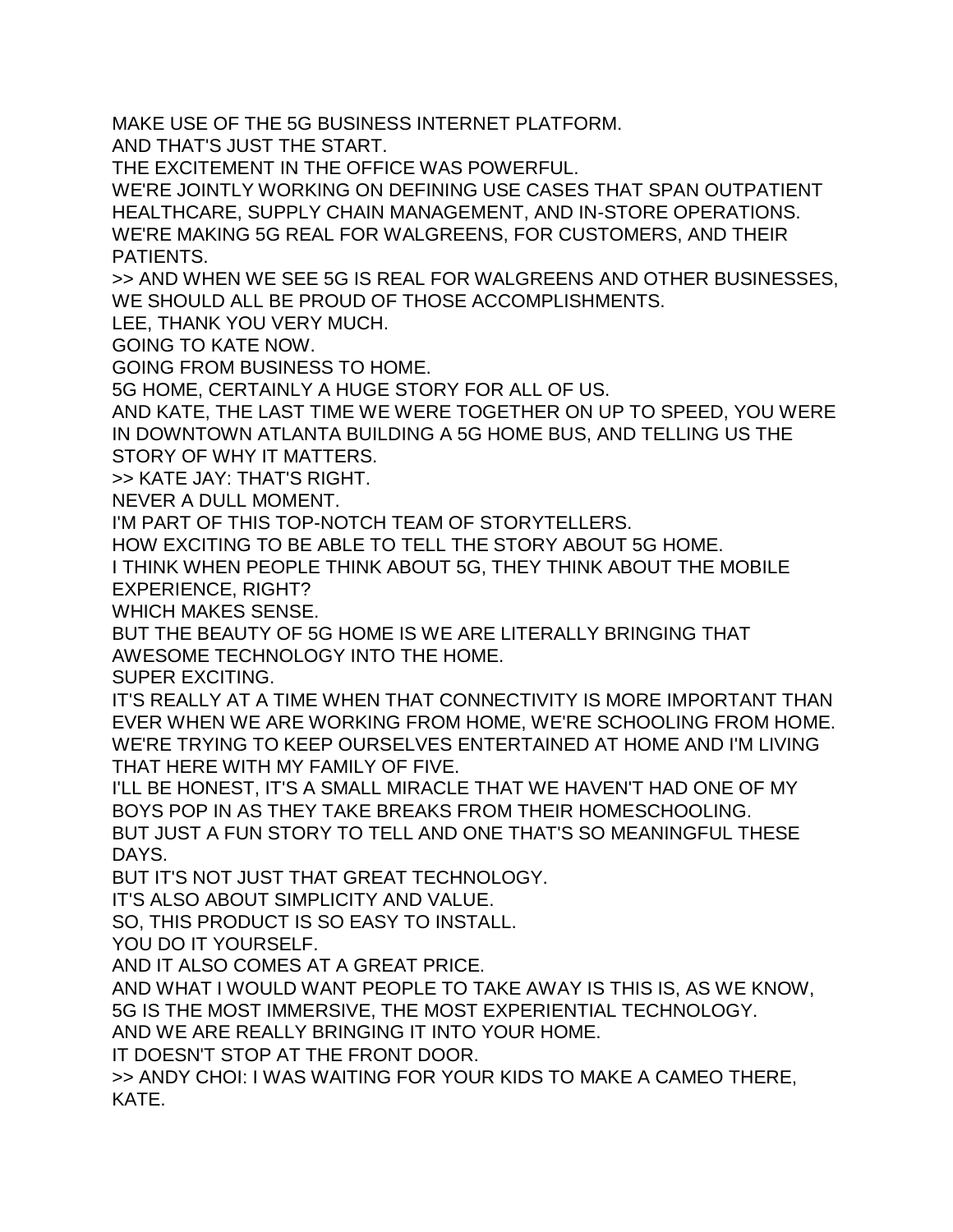BUT WE'LL WAIT FOR GEORGE TO COME IN WITH HIS GIZMO WATCH. AND CONGRATULATIONS TO OUR 5G HOME TEAM.

LET'S TALK ABOUT THE VERY IMPORTANT 5G LABS THAT ROBERTO HAS WORKED ON.

IT'S NEAR AND DEAR TO OUR HEART.

IT SERVES OUR FOURTH STAKEHOLDER, SOCIETY, AND THIS IS HUGE WHEN IT COMES TO MAKING SURE THAT THE WORLD KNOWS THAT WE'RE A FORCE FOR GOOD.

>> ROBERTO DEJESUS: HI, ANDY.

I WORKED WITH THE NETWORK TEAM AND NONPROFIT PARTNERS AND SCHOOL DISTRICTS TO BRING VERIZON INNOVATIVE LABS TO SCHOOL CENTERS.

AND EDUCATION SOLUTIONS TO DELIVER A NEW IMMERSIVE LEARNING EXPERIENCE TO STUDENTS.

CURRENTLY, WE HAVE FIVE APPLICATIONS AND WE'RE WORKING ON MORE. I'LL GIVE YOU SOME QUICK EXAMPLES OF THOSE APPLICATIONS.

ONE IS VISUAL SCIENCE, WHICH IS A VR EXPERIENCE FOR STUDENTS AND TEACHERS TO LEARN TOGETHER ABOUT FINITE CONCEPTS, SUCH AS THE FORMATION OF STARS IN THE UNIVERSE.

ANOTHER ONE IS MAPPERS DELIGHT, WHICH IS AN AR EXPERIENCE. MAPPERS DELIGHT, IT'S A REFERENCE TO THE OLD HIT SONG, "RAPPERS DELIGHT."

A GLOBE APPEARS ON THE STUDENT'S TABLET.

THE STUDENT CAN TOUCH CERTAIN SECTIONS OF THE GLOBE AND IT WILL BRING UP REFERENCES TO RAPPERS WHO HAVE MENTIONED THAT CERTAIN CITY THROUGH LYRICS.

IT ALLOWS THEM TO LEARN GEOGRAPHY THROUGH HIP HOP.

STUDENTS CAN INTERACT WITH A HOLOGRAM RIGHT IN FRONT OF THEM. THEY GET TO MEET VARIOUS PROFESSIONALS IN VARIOUS FIELDS AND LEARN ABOUT THEIR OCCUPATION AND WHAT IT TOOK TO GET THERE. >> ANDY CHOI: ROBERTO, I WON'T MAKE YOU RAPPERS DELIGHT THIS TIME, BUT I'LL FOLLOW UP WITH A QUICK QUESTION HERE.

TELL US WHY THIS IS SO PERSONAL TO YOU WHEN IT COMES TO SERVING STUDENTS IN THIS 5G SPACE?

>> ROBERTO DEJESUS: OUR TEAM IS PROVIDING OUR STUDENTS WITH AN OPPORTUNITY TO LEARN IN A DIFFERENT WAY.

INSTEAD OF STUDENTS OPENING UP A BOOK AND READING ABOUT STARS, THEY CAN NOW LEARN IN IMMERSIVE WAYS.

THEY PUT ON A VR HEAD SET AND HOW THE STARS ARE CREATED. THAT GETS ME EXCITED.

FROM A PERSONAL SIDE, I WAS ALSO ONE OF THOSE UNDERRESOURCED STUDENTS.

I WENT TO A TITLE I SCHOOL AND I RECEIVED FREE LUNCH THROUGH MIDDLE SCHOOL AND HIGH SCHOOL.

I STRUGGLED IN THAT SCHOOL.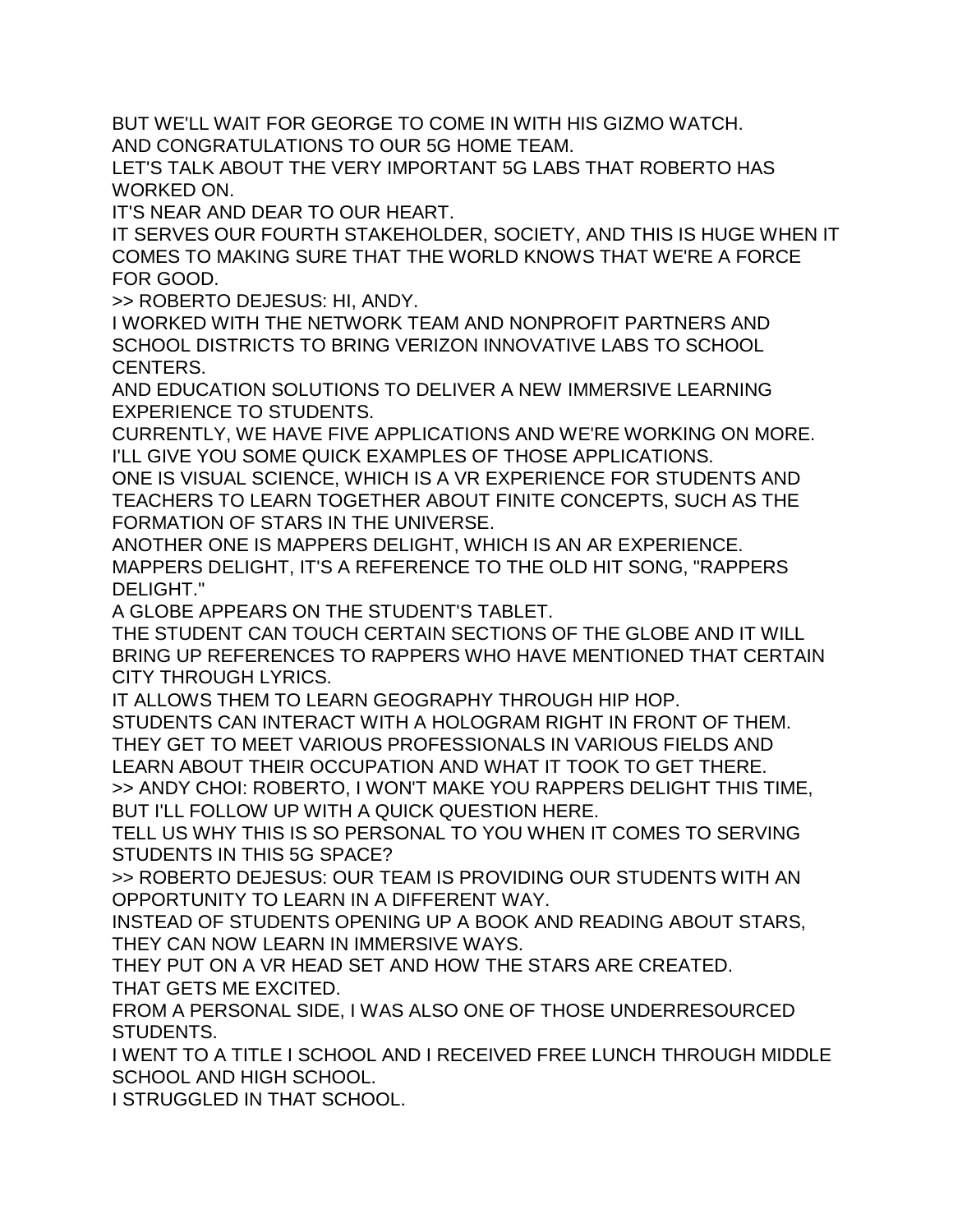IF I LOOK BACK AND IF I GOT THE SAME LEARNING THAT THESE KIDS ARE GETTING WITH 5G, I THINK I WOULD HAVE DONE BETTER IN SCHOOL MYSELF. THEY ARE ALSO GETTING THE OPPORTUNITY TO EXCEL.

IT'S EXCITING TO ME THAT WE'RE ABLE TO HELP MANY STUDENTS WHO LOOK LIKE ME AND MANY WHO HAVE SOME OF THE SAME STRUGGLED THAT I HAD. AT THE END, I BELIEVE THIS WILL HELP THEM BE BETTER STUDENTS AND FROM THERE THE SKY IS THE LIMIT.

AND THAT'S COOL STUFF.

AND THAT'S WHY I'M PROUD TO BE PART OF THE CSR TEAM.

>> ANDY CHOI: THERE IT IS.

FULL-CIRCLE MOMENT.

ROBERTO, KATE, LEE, AND JAKE.

THANK YOU SO MUCH FOR SHARING HOW 5G IS BEING PUT TO WORK. AND THIS IS ALL WAYS THAT WE CAN SHARE WITH THE WORLD WHY 5G MATTERS.

AND WITH THAT, I'D LIKE TO TURN IT BACK OVER TO HANS WITH A LITTLE SOMETHING, MY FAVORITE PART OF THE EARNINGS WEBCAST, OF COURSE, IS RECOGNITION.

WE'RE GOING TO VIRTUALLY AWARD SOME OF THESE, HANS.

>> HANS VESTBERG: THANK YOU.

YOU KEEP IT OVER THERE.

FIRST OF ALL, GREAT PANEL.

HOW YOU GET 5G LIVE AND HOW MANY OF OUR DEDICATED V-TEAMERS ARE WORKING ON THIS AND THE TO LISTEN TO THE PASSION.

I GET SO EXCITED WHEN I HEAR THEM TALK ABOUT VIRTUAL LEARNING AND THE 5G HOME AND WALGREENS AND ALL OF THAT.

IT'S JUST AN AMAZING STORY.

HEY, WE'RE COMING TO ONE PIECE THAT IS VERY IMPORTANT FOR US IN OUR EARNINGS CALL.

THAT IS OF COURSE THE CREDO AWARD.

THE CREDO IS OF COURSE VALUES WE STAND FOR.

AND AS I SAID IN THE BEGINNING, EVERYONE IN THIS COMPANY SHOULD HAVE A CREDO AWARD FOR 2020.

BUT WE STILL HAVE SELECTED A COUPLE OF OUTSTANDING WORKS OR JOBS THAT HAVE BEEN DONE IN THE YEAR, LIVING UP TO OUR CREDO.

I WOULD LIKE TO INTRODUCE GURU WHO WILL TAKE THIS FURTHER AND TALK MORE ABOUT WHO WILL GET THE CREDO AWARD THIS YEAR.

GURU, PLEASE COME IN AND I WILL MOVE OUT.

>> GURU GOWRAPPAN: THANK YOU, HANS.

THANK YOU SO MUCH.

IT'S GREAT TO BE HERE.

I SAY FIRST OF ALL, CONGRATULATION TO EVERYBODY ON AN AMAZING Q4, AMAZING 2020.

AS HANS MENTIONED, 2020 HAS BEEN AN INTENTION YEAR.

WHEN YOU THINK ABOUT VERIZON MEDIA AND THE MEDIA INDUSTRY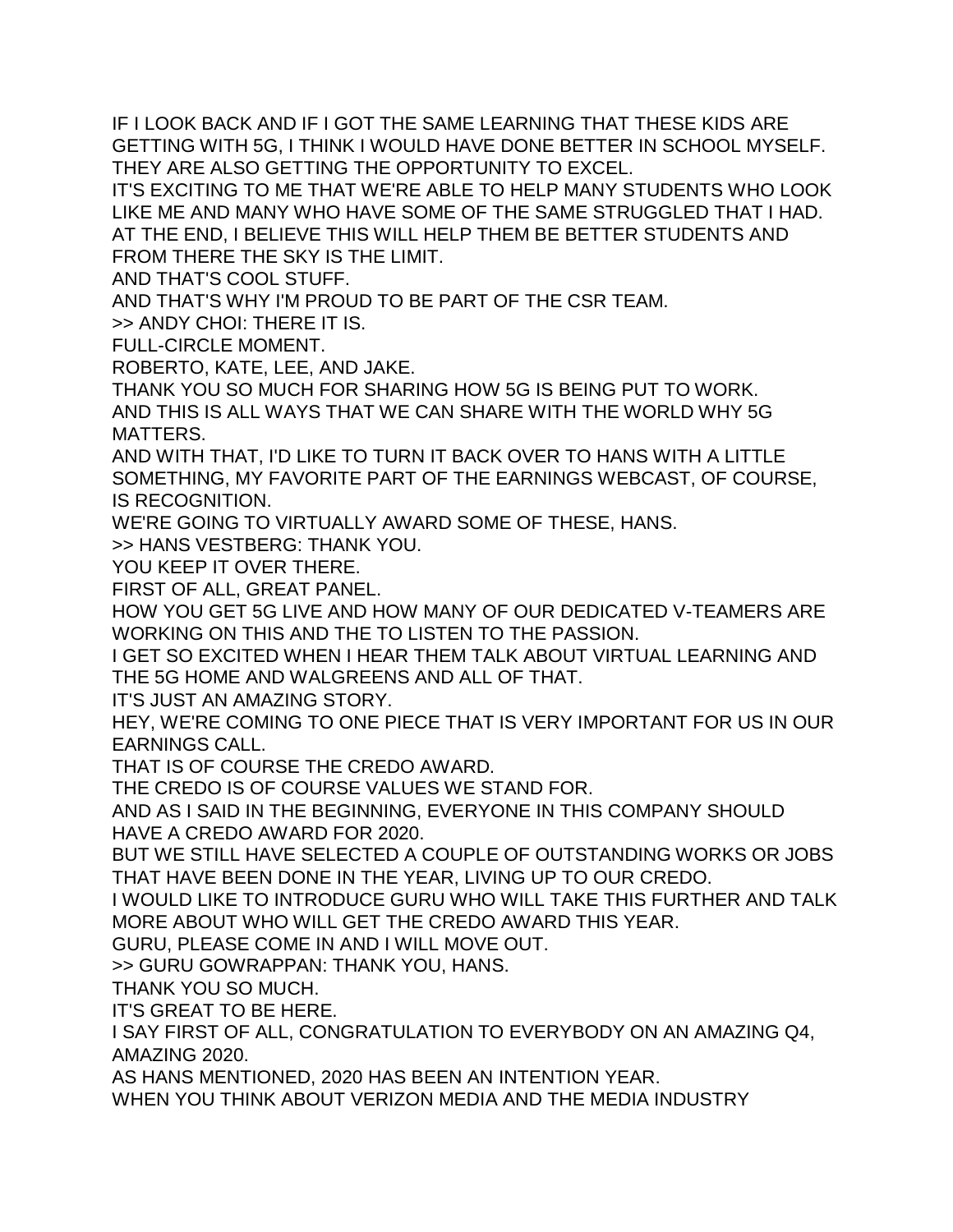PARTICULARLY, WHEN YOU THINK ABOUT WHAT THEY WENT THROUGH. HOW WE THINK ABOUT TRANSFORMATION, LET THAT BE CULTURE, PRODUCT INNOVATION, AND IN 2020 IT GOT SIDELINED FOR A LOT OF COMPANIES BECAUSE OF COVID.

WHAT I'M PROUD OF IS HOW VERIZON MEDIA SHOWED UP AND WE WERE REALLY STEADFAST AND FOCUSED ON OUR CORE STRATEGY TO GROW ACROSS ADS WHEN YOU THINK ABOUT SUBSCRIPTION AND TRANSACTION. AND THAT LEADS TO, AS HANS JUST SAID, THAT LEADS TO VERIZON MEDIA, A COMPANY AS A TEAM WINNING THE CREDO AWARD, WHICH I'M REALLY PROUD OF.

THE WORK THAT HAS GONE INTO THIS, ADVERSITY FOR US CREATED GREATNESS, AND THAT SHOWED IN Q4.

THE TWO KEY AREAS OF GROWTH, WHEN YOU CLICK ON THAT. ONE ON THE B2B SIDE, THE ADS BUSINESS DRIVING GROWTH.

AND THEN ON THE CONSUMER SIDE, A LOT OF FOCUS ON GROWTH AND ENGAGEMENT ACROSS SUBSCRIPTIONS AND ALSO TRANSACTIONS. JUST TO HIGHLIGHT SOME WINS, LET'S TAKE ONE PART OF THE BUSINESS

THAT'S ON THE B2B SIDE, STARTING WITH ADS.

ADS GREW 41% ON DSP YEAR ON YEAR FOR US.

THAT'S AMAZING TO SEE THE GROWTH AND MOMENTUM WE CARRY FORWARD.

AND A LOT OF THAT, YOU JUST HEARD ABOUT THE 5G PANEL, AS WELL, WHERE YOU TALK ABOUT THE AR AD UNITS, THE CONNECTED TV, DIGITAL HOME, HOW WE ARE FOCUSED ON THAT.

BUT ALSO STANDING UP ON OUR UNIFIED ADS STACK.

THAT DROVE THAT.

A COUPLE POINTS HERE WHEN YOU THINK OF THE HOME, WE GREW 144% YEAR ON YEAR.

AND CONNECTED TV GREW 260% YEAR ON YEAR.

THAT TALKS ABOUT THE STRENGTH ON THE B2B SIDE.

THE OTHER SIDE OF THE COIN WHEN YOU THINK ABOUT CONSUMER ALSO FOCUSED ON DRIVING ENGAGEMENT, ALSO REVENUE WHEN YOU THINK ABOUT SUBSCRIPTIONS AND TRANSACTIONS.

TRANSACTIONS, WHICH BUILDS UPON COMMERCE HAS BEEN DOING REALLY WELL.

WE GREW 187% ON COMMERCE.

OUR INBOX COMMERCE, OUR MAIL GREW 7 TIMES.

IT TALKS TO THE POWER OF OUR ECOSYSTEM AND WHAT WE'RE DOING ON TRANSACTIONS.

SUBSCRIPTIONS ARE NO LESS.

SUBSCRIPTION GREW FOR US 20% ROUGHLY FOR Q4, BUT WE HAD MULTIPLE TRIPLE DIGITS WITHIN THAT, SOME OF THE PRODUCTS THAT WE'VE BEEN INVESTING IN YAHOO FINANCE PREMIUM, WHICH HAS BEEN A GREAT GROWTH CONTEXT FOR CRUNCH, AGAIN DONE VERY WELL. ANOTHER THING THAT I GET TO BE PROUD OF, AND HANS AND MATT TALKED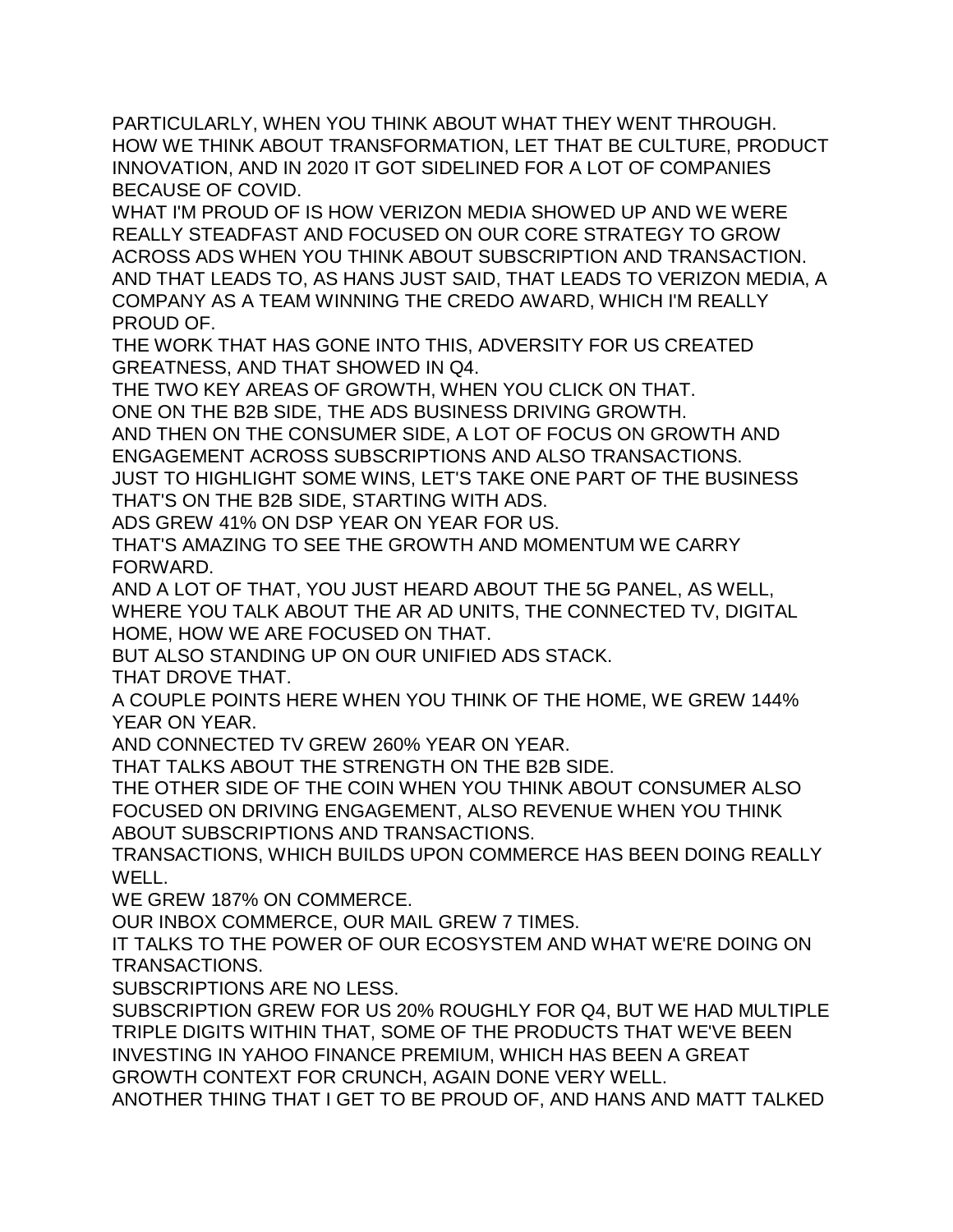ABOUT THIS DURING EARNINGS, WE GET TO SAY WE'RE A GROWTH COMPANY.

THAT MEANS A LOT TO US.

THAT MEANS TO OUR CUSTOMERS, ALL OUR STAKEHOLDERS, TO KEEP INVESTING IN IT.

AND THAT DESERVES THE ECREDO AWARD FOR THE ENTIRE VERIZON MEDIA TEAM THAT WORKED SO HARD WITH A LOT OF DEDICATION AND PASSION AND HARD WORK IN A VERY TOUGH YEAR.

WITH THAT, I'M GOING TO WELCOME LAUREN JOHNSON AND AZUKA ANUNKOR WHO WILL REPRESENT ALL OF VERIZON MEDIA FOR THE AWARD.

I'LL TOSS IT TO AZUKA FIRST.

AZUKA, ARE YOU ON?

>> AZUKA ANUNKOR: I AM, GURU, THANK YOU SO MUCH.

IT'S A HUGE HONOR TO BE HERE TO ACCEPT THIS AWARD ON BEHALF OF OUR ENTIRE ORG.

AT VERIZON MEDIA, WE REALLY STRIVE TO PUT THE CLIENT AT THE CENTER OF EVERYTHING WE DO.

THAT'S OUR NORTH STAR.

AND WHAT YOU SAW IN Q4 IS A TESTAMENT TO HOW OUR STRATEGY IS REALLY WORKING.

IT'S A HUGE HONOR TO ACCEPT THIS AWARD.

2021 IS GOING TO BE BIGGER AND BETTER, AND WITH THAT, LAUREN, OVER TO YOU.

>> LAUREN JOHNSON: THANKS, GURU, THANKS AZUKA.

I AM SO PROUD TO BE HERE TO REPRESENT THE WHOLE TEAM.

GURU, 2020 WAS FULL OF UNPRECEDENTED CHALLENGES FOR US.

AND ONE OF THE MOST EXCITING THINGS WAS TO SEE HOW THE TEAM CAME TOGETHER TO MEET THOSE CHALLENGES.

I REALLY SAW UNPRECEDENTED, THAT WAS THE WORD OF 2020. I SAW UNPRECEDENTED COLLABORATION TO HELP US MEET THOSE CHALLENGES.

I'M PART OF THE EDITORIAL NEWS TEAM, BUT I SAW PRODUCT, ENGINEERING, SEARCH, MARKETING, DESIGN, AUDIENCE DEVELOPMENT, ALL THE TEAMS WORKING TOGETHER SO SEAMLESSLY TO HELP US MEET THOSE

CHALLENGES AND REALLY STILL PRODUCE GREAT WORK.

SO, INCREDIBLY PROUD TO BE HERE REPRESENTING THE TEAM, LOOKING FORWARD TO DOING MORE GREAT WORK IN 2021.

THANK YOU AND BACK OVER TO YOU GURU.

>> GURU GOWRAPPAN: THANK YOU, LAUREN, THANK YOU AZUKA. YOU AND THE ENTIRE TEAM, THE 10,000 V-TEAMERS ACROSS VERIZON MEDIA, THE DEDICATION, THE HARD WORK, FROM THE BOTTOM OF MY HEART THANK YOU FOR EVERYTHING THAT HAS GONE IN AND I KNOW THAT 2021 WILL BE EVEN BETTER.

THANK YOU.

WITH THAT, I'M GOING TO PASS IT TO TAMI FOR THE NEXT CREDO AWARD.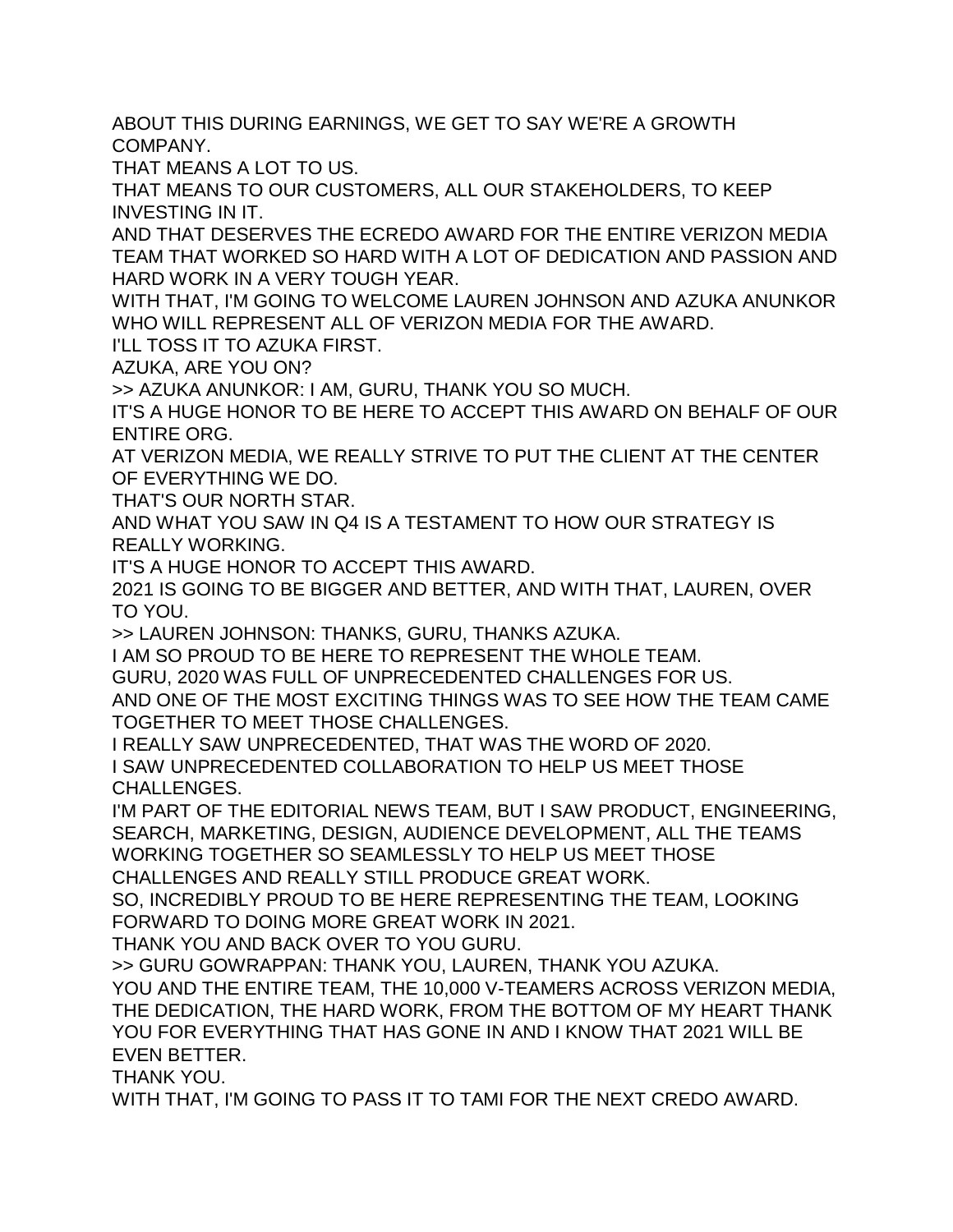>> TAMI ERWIN: OKAY.

AND I CAN'T IMAGINE A TEAM MORE DESERVING OF A TEAM CREDO AWARD THAN YOU, GURU, AND THE MEDIA TEAM.

BASK IN THE MOMENT OF GROWTH.

IT IS AWESOME.

THE TEAM HAS WORKED SO HARD FOR IT.

LET ME JUST ADD MY THANKS TO THE ENTIRE TEAM FOR A GREAT 2020. AS WE CELEBRATE TEAM SUCCESS AND INDIVIDUAL SUCCESS, IT REALLY IS ANCHORED ON A STRATEGY THAT WE'VE BEEN LEANING INTO.

HANS OFTENTIMES TALKS ABOUT WINNING WITH THE ASSETS WE HAVE. AND I WANT TO JUST TALK ABOUT AN INDIVIDUAL WHO LED A TEAM TO WIN WITH THE ASSETS THAT WE HAVE AS WE THINK ABOUT OUR INTELLIGENT EDGE NETWORK, WHEN WE THINK ABOUT NETWORK AS A SERVICE, WHEN WE THINK ABOUT BRINGING 5G TO LIFE FOR OUR CUSTOMERS, I'M GOING TO PICK UP WITH WHERE LEE LEFT OFF IN HIS STORY AND INTRODUCE YOU TO AN INCREDIBLE V-TEAMER, JOE TERRAZAS FROM COLORADO.

JOE, I HOPE IT'S SNOWING IN COLORADO FOR YOU AS IT IS FOR US HERE IN NEW JERSEY.

BUT JOE LED OUR EFFORTS TO MAKE 5G REAL FOR WALGREENS AND OUR WALGREENS-BOOTS ALLIANCE TEAM.

THIS WAS AN INCREDIBLE EFFORT AS YOU HEARD FROM LEE.

HE DESCRIBED THE PEOPLE INVOLVED.

HE DESCRIBED THE ASSETS THAT WERE REQUIRED.

HE DESCRIBED THE ABILITY TO DREAM BIG ON BEHALF OF OUR CUSTOMERS. AND I AM DELIGHTED TODAY TO RECOGNIZE JOE, YOU WITH THE CREDO AWARD.

BECAUSE IT IS V-TEAMERS LIKE YOU WHO SAY I'M GOING TO EMBRACE THE CHANGE THAT WE'RE ON, I'M GOING TO RECOGNIZE THAT FORWARD TOGETHER WE DELIVER ON BEHALF OF OUR CUSTOMERS.

YOU'VE PROVEN THAT WE CAN WIN WITH THE ASSETS WE HAVE WHILE WE BUILD THE BUSINESS OF TOMORROW.

AND IT REALLY IS THE CHARACTERISTICS OF OUR CREDO THAT GIVE YOU THE CAPABILITY TO SHOW UP THAT WAY.

INTEGRITY, RESPECT, PERFORMANCE EXCELLENCE, ACCOUNTABILITY, SOCIAL RESPONSIBILITY.

AND LET ME ADD A COUPLE MORE.

CURIOSITY, COMMITMENT, AND AN UNWAVERING DESIRE TO WIN ON BEHALF OF VERIZON.

AS A VETERAN IN THIS BUSINESS WHO KNOWS IT WELL, EVERY DAY YOU'VE REDEFINE WHAT HAD SUCCESS LOOKS LIKE AND YOU'VE DONE THAT ON BEHALF OF WALGREENS.

A VERY IMPRESSIVE 10,000-SITE GLOBAL WIN FOR VERIZON.

THE BIGGEST NETWORK AS A SERVICE WIN WE'VE HAD.

AND I UNDERSTAND YOU WEREN'T SATISFIED WITH JUST THAT.

YOU ADDED GE AT THE END OF THE YEAR AS CORE CONNECTIVITY, ANOTHER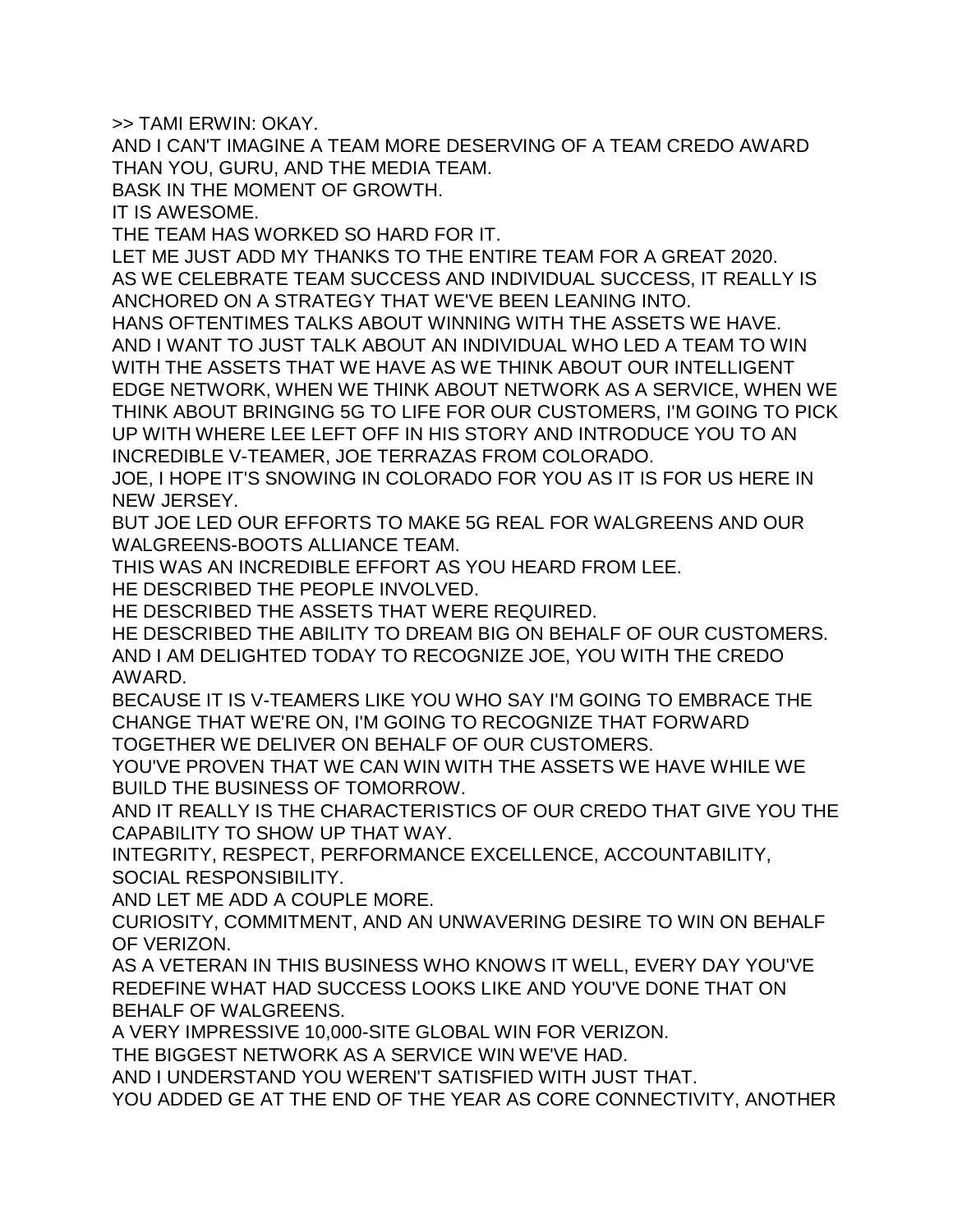GREAT WIN.

SO, ON BEHALF OF MYSELF, THE VLC, AND THE ENTIRE GLOBAL ENTERPRISE TEAM, A HUGE THANK YOU, AND CONGRATULATIONS FOR LIVING OUR CREDO. IN ANOTHER WORLD I WOULD SAY THANK YOU.

KEEP GOING, AND GO FIGHT, WIN.

>> ANDY CHOI: LET'S SEE IF WE CAN GET JOE IN THERE.

IF NOT, AS TAMI MENTIONED, WE DO HAVE THE CREDO HERE WHICH WE CAN VIRTUALLY HAND OVER TO YOU AND CELEBRATE.

I'LL LIFT IT UP FOR YOU IN CELEBRATION HERE.

WE MAY BE HAVING JUST A LITTLE BIT.

JOE, ARE YOU THERE?

THERE YOU ARE.

>> JOE TERRAZAS: I AM HERE!

I AM.

>> TAMI ERWIN: THERE WE GO.

>> ANDY CHOI: HE WAS GOING TO ASK A QUESTION TO YOU, TAMI.

>> TAMI ERWIN: YOU WERE ALL PREPARED WITH YOUR QUESTIONS.

IT IS RARE TO SEE YOU WITHOUT WORDS BECAUSE I'VE SEEN YOU IN FRONT OF THE CUSTOMER AND YOU ARE WELL SPOKEN, YOU'RE VERY

KNOWLEDGEABLE, AND YOU'RE PASSIONATE, AND WE COULDN'T BE MORE PROUD OF AND GRATEFUL THAT YOU'RE PART OF OUR TEAM.

THANK YOU FOR WHAT YOU DO EVERY DAY.

>> JOE TERRAZAS: THANK YOU, I REALLY APPRECIATE IT.

AND I LOOK AT THIS AS A TEAM AWARD.

AS LEE MENTIONED, WE COULD NOT HAVE DONE THIS WITHOUT THE GROUP. THE GROUP CAME TOGETHER, THE V-TEAMERS CAME TOGETHER TO WIN THIS.

SO, I SHARE THIS WITH EVERYONE ELSE BECAUSE THIS WAS ABSOLUTELY A TRUE TEAM WIN.

SO, I APPRECIATE IT.

THANK YOU SO MUCH.

>> TAMI ERWIN: ALL RIGHT, FORWARD TOGETHER.

I'LL TAKE YOUR QUESTION OFFLINE.

BACK TO YOU.

>> ANDY CHOI: JOE WAS SO SPEECHLESS THAT HE WON.

WE GOT HIM REAL GOOD.

HE CAME IN FOR THE QUESTION.

>> TAMI ERWIN: BEAUTIFUL AWARD.

>> ANDY CHOI: THANK YOU TAMI AND THANK YOU GURU AND ALL OF OUR TEAMS THERE FOR THE CREDO AWARD THERE.

BEFORE WE GET TO OUR QUESTIONS THERE, JOE, YOU ARE OFF THE HOT SEAT.

YOU WILL NOT BE ASKING A QUESTION.

CONGRATULATION TO YOU.

WE WANTED TO SHOWCASE OUR PANELISTS HERE.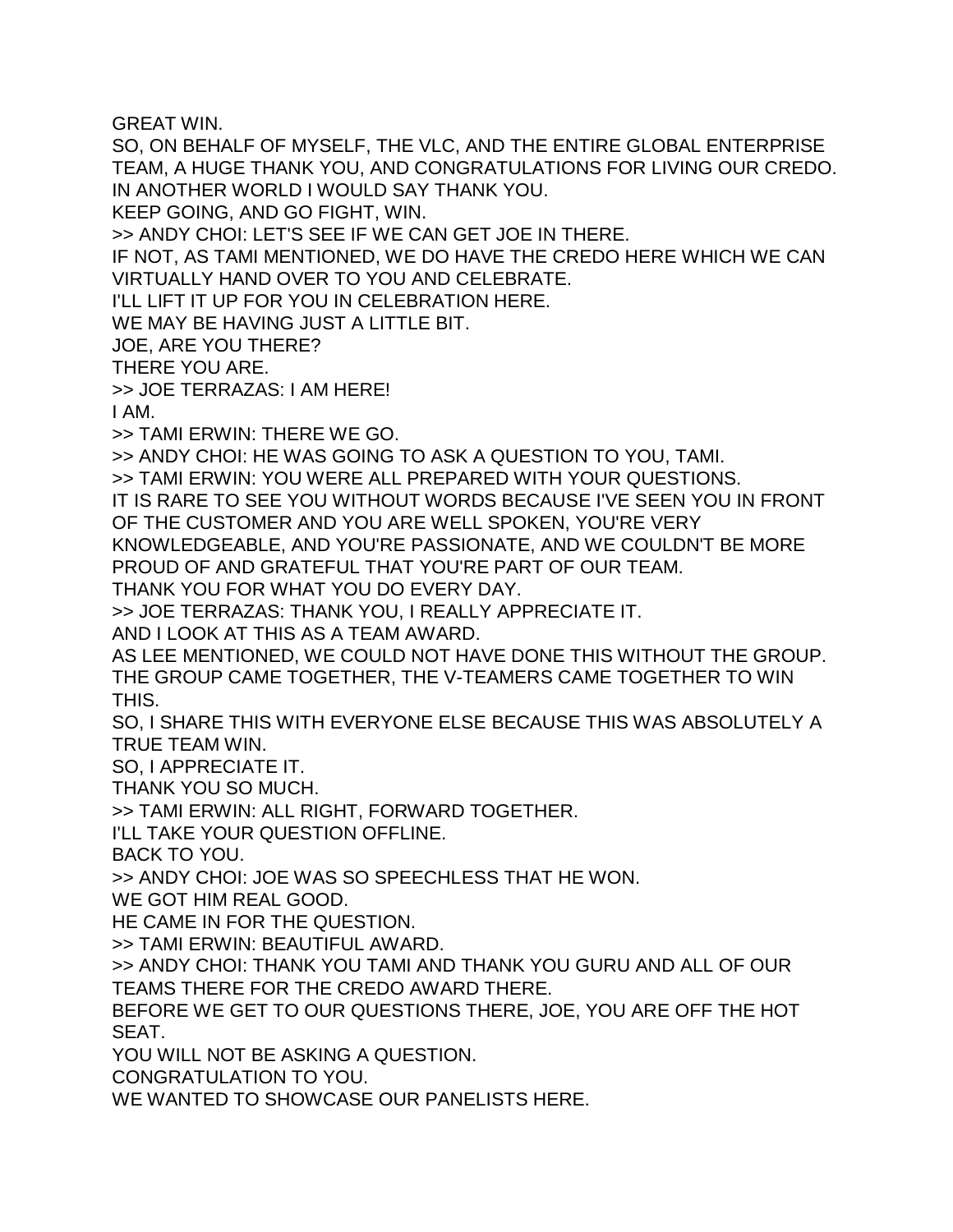WE'VE GOT SOME QUESTIONS COMING INTO THE LIVE INBOX.

THAT'S LIVE@VERIZON.COM.

I'LL BE CHECKING THAT INBOX.

BUT WE DO START WITH SOME LIVE QUESTIONS HERE.

BUT WE WANT TO MAKE SURE THAT WE HAVE THE RIGHT LEADERS READY TO GO.

SO, LET'S GO AHEAD AND BRING IN LISA NOLAN WHO IS IN DUBLIN RIGHT NOW.

NO, WE'RE GOING TO GO TO, YOU KNOW, WHAT?

TAMI STAY RIGHT HERE.

WE'RE GOING TO ANSWER THIS QUESTION WITH BARRY.

BARRY IS LIVE WITH US HERE.

AND I BELIEVE BARRY, THERE YOU ARE.

YOU HAVE A QUESTION FOR TAMI.

>> TAMI ERWIN: OKAY.

>> BARRY NICONIENKIO: WE'RE SEEING A LOT OF HEADLINES ABOUT HOW MAJOR COMPANIES LIKE HONEYWELL AND GM ARE USING OUR NETWORK. WHAT ARE SOME OF THE WAYS THEY'RE USING OUR NETWORK AND HOW DO YOU SEE THESE PARTNERSHIPS EXPANDING?

>> TAMI ERWIN: WHAT A GREAT QUESTION.

AND IF YOU DID NOT HAVE A CHANCE TO WATCH HANS' KEYNOTE, I WOULD ENCOURAGE EVERYONE TO WATCH THE CES KEYNOTE.

NOT ONLY WAS IT THE LEAD STORY TO SAY 5G IS IMPOSSIBLE TO IGNORE, BUT IT SHOWCASED HOW WE HAVE MOVED IN TWO SHORT YEARS FROM POWER POINT TO PROOF OF CONCEPT TO SCALABILITY.

YOU SEE COMPANIES LIKE GENERAL MOTORS REDEFINING THE FACTORY OF THE FUTURE.

THEY'RE DOING THAT IN THEIR ELECTRIC CAR PLANTS.

THEY'RE USING TECHNOLOGY TO REALLY TRANSFORM SUPPLY CHAIN. WITH HONEYWELL, THEY'RE REIMAGINING WHAT DOES THE FUTURE LOOK LIKE AND HOW CAN THEY USE 5G PRIVATE NETWORKS.

VERY EXCITED TO SEE THE WORK THEY'RE DOING.

WE'RE SEEING THIS INCREDIBLE MOMENTUM AS BUSINESSES COME BACK. HOW CAN YOU REIMAGINE?

WE'RE SEEING IT IN HEALTH CARE.

WE'RE SEEING IT IN THE AUTO SPACE IN A REALLY MEANINGFUL WAY.

WE'RE SEEING IT IN EDUCATION, AR, VR, GAMING.

I'M GOING TO DO A LITTLE TEASE.

WATCH THE SUPER BOWL BECAUSE YOU'RE GOING TO SEE SOME OF THOSE EXAMPLES THAT ARE REALTIME OF HOW WE'RE REALLY TRANSFORMING WITH 5G.

BUT I WOULD TELL YOU WE ARE LIMITED ONLY BY OUR SENSE OF CURIOSITY. SO, I WOULD ASK EACH OF YOU AS YOU'RE ENGAGING WITH CUSTOMERS, KNOW OUR PRODUCTS AND SERVICES.

BE CURIOUS, DEFINE WHAT'S POSSIBLE, AND THEN RUN HARD AT IT BECAUSE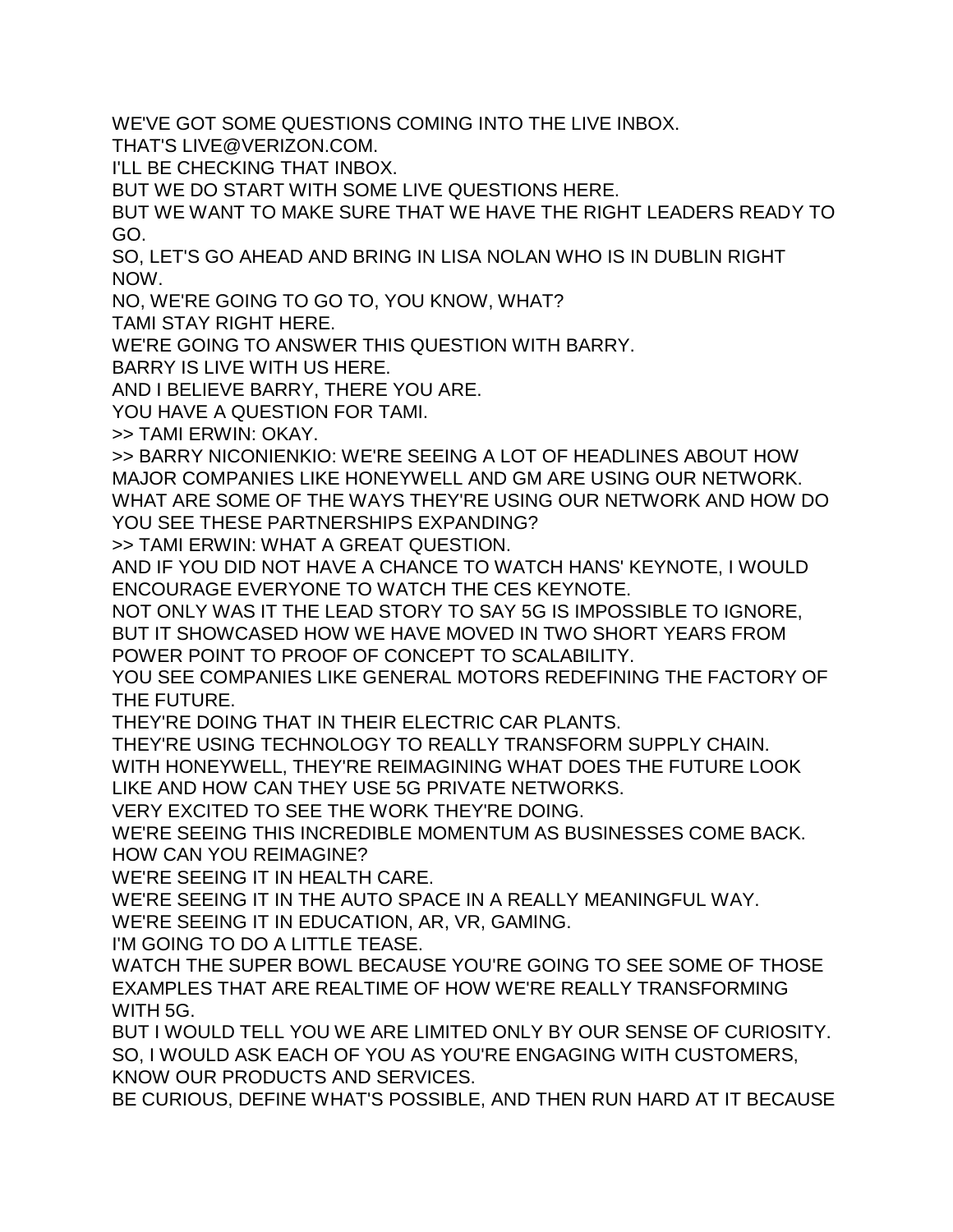IT'S CHANGING FASTER THAN WE COULD HAVE EVER IMAGINED. THANK YOU FOR A GREAT QUESTION AND THANK YOU FOR IMAGINING WITH US.

ANDY, BACK TO YOU.

>> ANDY CHOI: THANK YOU VERY MUCH, TAMI.

QUITE A TEASE THERE FOR THE SUPER BOWL.

WATCH THE SUPER BOWL AND YOU'LL SEE ON UP TO SPEED SOME OF THE STORIES THAT WILL BE SHAPING IN THE VERIZON 5G SPACE THERE.

BARRY, THANK YOU SO MUCH FOR YOUR QUESTION.

I WANT TO BRING RONAN UP HERE.

I HAVE A QUESTION HERE.

THIS IS SOMETHING I'VE BEEN SEEING IN PUBLICATIONS HERE.

A TOUGH ONE, BUT STILL SOMETHING WE SHOULD BE THINKING ABOUT CRITICALLY RONAN, NET ADDS FOR THE QUARTER DOWN YEAR OVER YEAR. BUT WITH ALL WE'VE BEEN TALKING ABOUT AND ALL THE WAYS WE'VE BEEN PASSIONATE ABOUT 5G, HOW DO WE STRUCTURE THE NARRATIVE SO WE CONTINUE THAT NARRATIVE OF GROWTH AND MAKE SURE OUR CUSTOMERS KNOW THERE'S LOTS OF LOVE HERE WHEN IT COMES TO VERIZON? >> RONAN DUNNE: THANK YOU, ANDY.

THE FIRST THING IS A RETURN TOLL SER VIS REVENUE GROWTH CRITICALLY IMPORTANT.

BUT REALLY IT'S BALANCED GROWTH AND THAT'S WHAT I'M PARTICULARLY PLEASED ABOUT IS THE QUALITY OF THE BUSINESS WE WROTE IN THE FOURTH QUARTER.

YES OUR NET ADDS WERE DOWN YEAR OVER YEAR AND YOU'LL RECALL THAT WE DISCLOSED THE FACT THAT WHERE OTHERS MADE PROVISIONS AGAINST. WE MADE THOSE ADJUSTMENTS IN THE FOURTH QUARTER.

A SLIGHT ADJUSTMENT LIKE FOR LIKE.

WE EXCEEDED OUR OWN EXPECTATIONS FOR 5G HANDSET PENETRATION IN THE BASE AND THAT WAS DESPITE THE APPLE iPHONE COMING TO MARKET LATER THAN WHEN WE PUT OUR PLANS TOGETHER AT THE BEGINNING OF THE YEAR.

WE SAW MORE OF OUR CUSTOMERS TAKE UNLIMITED AND GROW IN THE STEPS.

SO, WHEN WE THINK ABOUT 2021 AND WE THINK ABOUT WHAT WE BUILT IN 2020, WE WANTED TO BUILD THE BEST QUALITY BASE AND ENGAGE CUSTOMERS WITH THE PROSPECTS OF 5G AND USE THAT AS A PLATFORM FOR THE BEST QUALITY OF BALANCED GROWTH IN THE MARKETPLACE IN 2021.

AND YOU ALL PERFORMED OUTSTANDINGLY IN THE QUARTER AND IN THE YEAR TO GIVE US THAT PLATFORM.

I COULDN'T BE MORE PLEASED WITH THE QUALITY AND QUANTITY OF THE BUSINESS THAT WE WROTE, BUT HOW IT SETS US UP TO DRIVE A MULTI-VECTOR GROWTH STRATEGY WITH THE BEST BALANCE OF OPPORTUNITY OF ANYONE IN THE MARKETPLACE.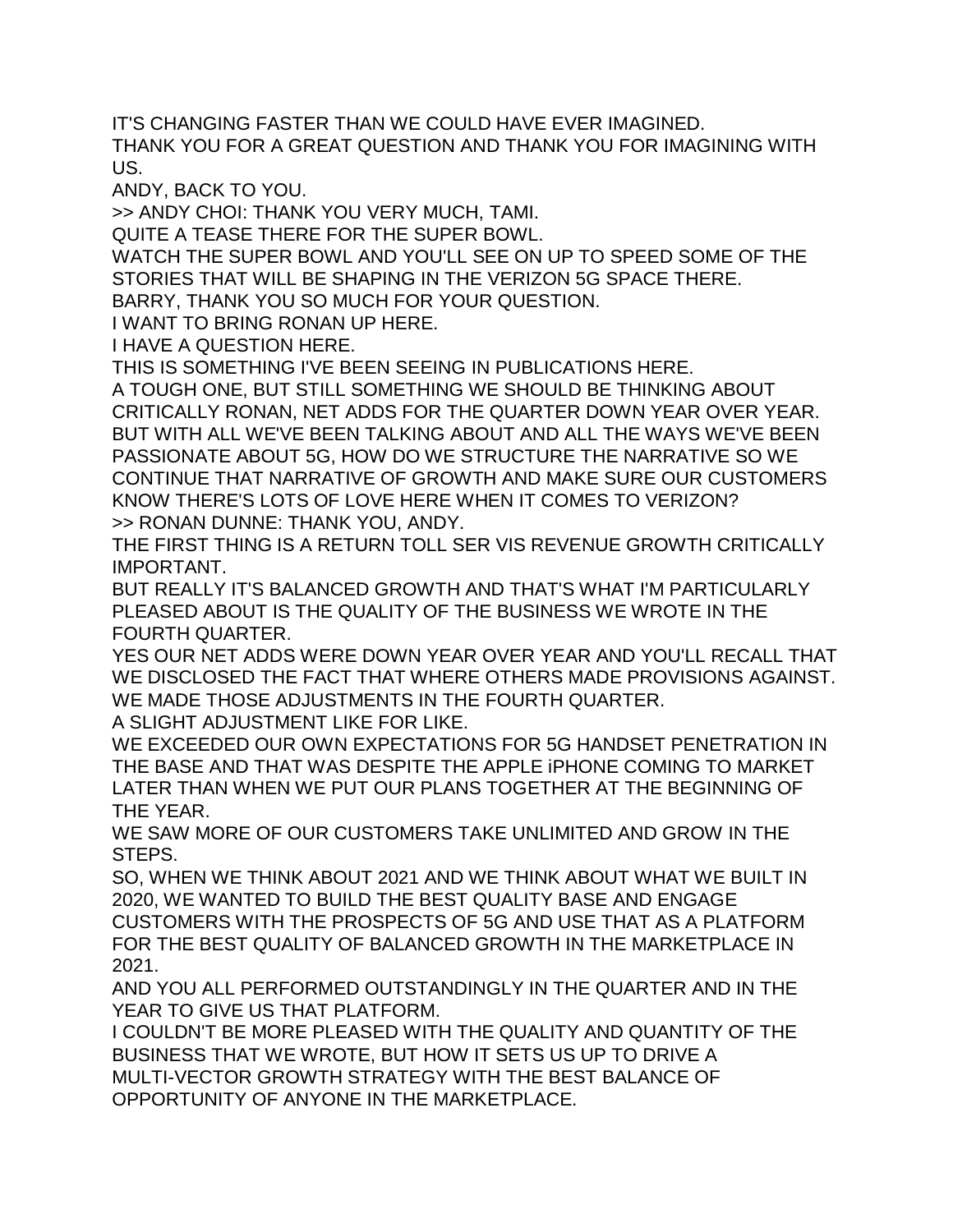THANK YOU FOR THE QUESTION, ANDY.

>> ANDY CHOI: THANK YOU VERY MUCH, RONAN.

A LOT TO LOVE.

IF YOU WERE ON UP TO SPEED YESTERDAY, YOU WERE ON A QUIZ IN WHICH OUR MAN BILL O'NIEL WON THIS QUIZ.

AS A TOKEN OF APPRECIATION FOR ACING THIS TEST, BILL JOINS US LIVE AND WE GAVE HIM AN OPPORTUNITY TO ASK THIS QUESTION.

BILL, ARE YOU THERE?

>> BILL O'NIEL: YES, ANDY.

>> ANDY CHOI: CONGRATULATIONS ON THE QUIZ AND YOU'VE GOT A

QUESTION FOR GURU.

HOW DOES IT FEEL?

YOU BEAT OUT 3,000 PEOPLE?

>> BILL O'NIEL: IT'S INCREDIBLE.

IT'S A LOT OF FUN.

>> ANDY CHOI: ALL RIGHT, BILL.

GURU IS READY FOR YOUR QUESTION.

>> BILL O'NIEL: HEY, GURU.

HOW WILL THE PRODUCT PORTFOLIO CHANGES BE A GAME CHANGER IN 2021?

>> GURU GOWRAPPAN: THANK YOU FOR THAT QUESTION.

I'LL PIGGY BACK ON WHAT I WAS TALKING ABOUT.

THE FOUR BUCKETS I WOULD CALL OUT FIRST WOULD BE ON TRUSTED CONTENT.

IF YOU LOOK AT THE ECOSYSTEM TODAY THERE IS SO MUCH NEED FOR CREATING THE TRUSTED CONTENT AND WE WILL REALLY LAY THE FOCUS ON CREATING THAT BUT ALSO BUILDING A LOT OF 5G EXPERIENCES ON THAT. YOU HEARD ABOUT AR EARLIER.

KIND OF CREATING A LOT OF THOSE EXPERIENTIAL TRUSTED CONTENT USING 5G, USING OUR PLATFORM.

YAHOO AND TECH CRUNCH AND THOSE OTHER BRANDS HOW WE CAN CREATE EXPERIENTIAL CONTENT.

A SECOND BUCKET IN TERMS OF CREATING, I WOULD SAY IN THE CONNECTIONS BUCKET.

WHEN WE TALK ABOUT CONNECTIONS, WE TALK ABOUT CREATING A MUCH DEEPER RELATIONSHIP WITH OUR CUSTOMERS.

LET THAT BE YAHOO FINANCE PREMIUM.

LET THAT BE FANTASY SPORTS OR LET THAT BE ADVERTISERS CONNECTING TO THEIR CUSTOMERS AND CREATING THOSE NICHE, VERY DEEP CONNECTIONS BETWEEN BOTH SIDES, PUBLISHERS, ADVERTISERS, AND WHEN YOU THINK ABOUT CONSUMERS.

AND IN THE NEXT BUCKET, WHAT YOU THINK ABOUT IS TRANSACTIONS. AGAIN, WE TALKED ABOUT COMMERCE EARLIER.

THAT'S A BIG DIFFERENTIATION FOR US WITH AN INBOX AND HOW WE'RE BRINGING VALUE TO A LOT OF OUR CONSUMERS ACROSS NOT JUST THE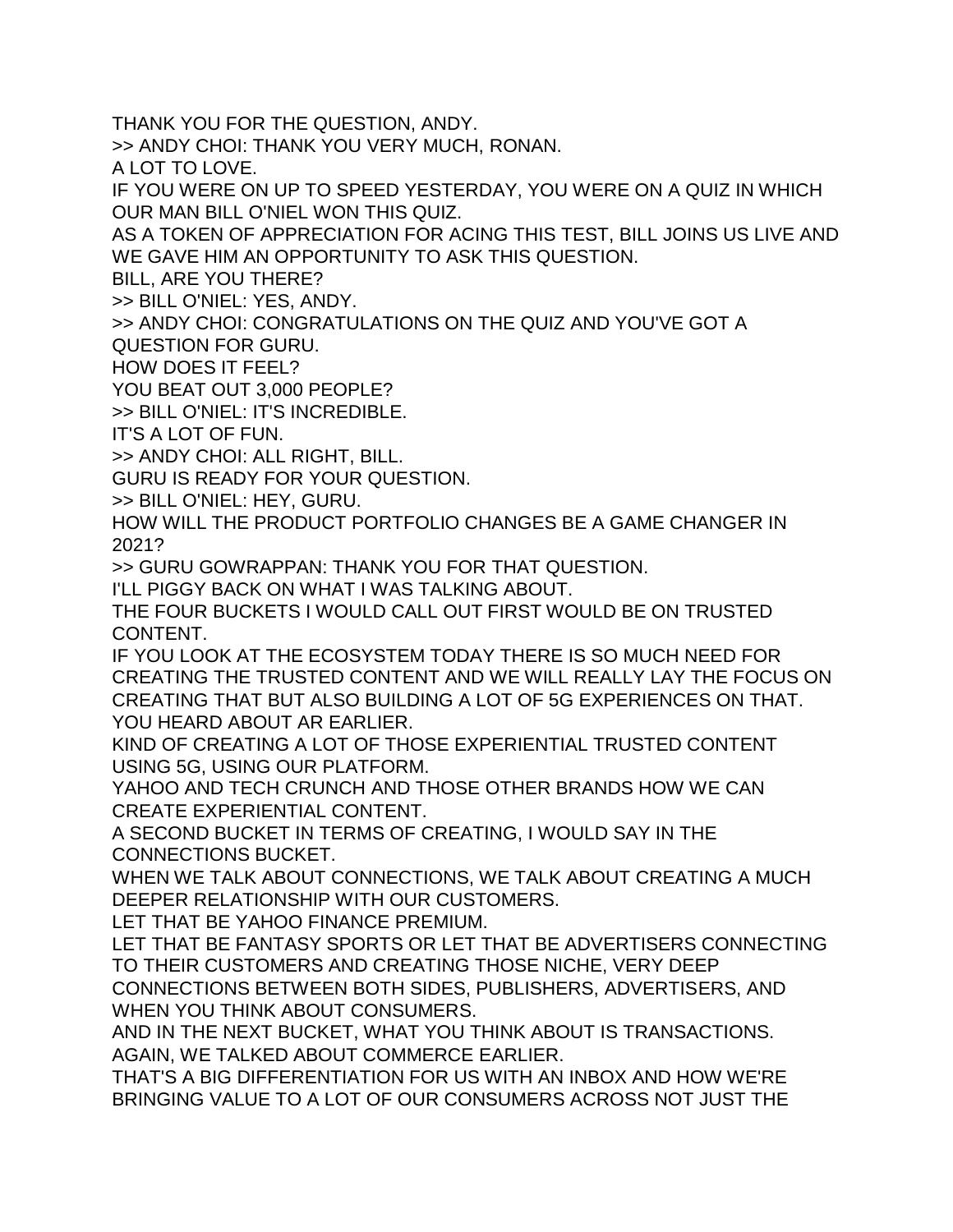E-MAIL PORTFOLIO, BUT ALL THE 900 MILLION MONTHLY ACTIVE USERS WE HAVE GLOBALLY.

TIED TO TRANSACTION IS NOT JUST COMMERCE BUT ALSO SPORTS BETTING. TODAY WE ARE LIVE IN SIX STATES ON SPORTS BETTER.

WE'RE GOING TO BE LAUNCHING THREE MORE BY THE END OF THIS QUARTER.

A LOT OF FOCUS ON BUILDING ON THIS MOMENTUM ON SPORTS AND SPORTS BETTER, AS WELL.

AND THE LAST BUCKET I WOULD CALL OUT IS MORE AROUND SOCIETY AND HOW WE GIVE BACK.

THERE IS A BIG DIFFERENTIATOR FOR US.

YOU HEARD ABOUT CITIZEN VERIZON.

HOW WE GIVE BACK TO A LOT OF SOCIETY WORK.

ONE OF THE FOCUSES WE'VE BEEN WORKING ON IS MENTAL HEALTH AND HOW WE BRING THAT NOT JUST TO OUR EMPLOYEES BUT ALSO TO OUR CUSTOMERS.

WHETHER THERE IS YAHOO LIVE AND A LOT OF WORK HAPPENING AROUND MENTAL HEALTH.

AND I SEE THAT WILL WE'VE BEEN LEADING THAT THE LAST YEAR AND THE YEAR BEFORE AND WE'LL CONTINUE TO FOCUS ON THAT.

THAT'S HOW WE'RE GOING TO BRING THE ENTIRE ECOSYSTEM

DIFFERENTIATING OURSELVES AND CONTINUING TO ADD VALUE TO ALL OUR STAKEHOLDERS.

THANKS AGAIN, BILL, FOR THE QUESTION.

THANK YOU, ANDY.

>> ANDY CHOI: GURU, THANK YOU VERY MUCH.

CONGRATULATIONS, BILL.

WE'LL SEE YOU ON THE NEXT TRIVIA QUIZ ON UP TO SPEED THERE.

WE HAVE A TAPED QUESTION FROM JR ROMERO.

THIS QUESTION IS FOR DIEGO.

DIEGO JOINS US VIRTUAL HERE.

LET'S RUN THE QUESTION STRAIGHT FROM IRVING, TEXAS.

>> J.R. ROMERO: 2020 BROUGHT A LOT OF CHALLENGES THAT VERIZON' ADDRESSED HEAD ON.

THE GLOBAL PANDEMIC, REMOTE LEARNING, SOCIAL JUSTICE.

HOW IS THIS PAST YEAR SHAPING HOW THE BRAND IS APPROACHING 2021? >> DIEGO SCOTTI: THANK YOU FOR THE QUESTION.

IT'S A GREAT QUESTION.

FIRST I WANT TO SAY AMAZING YEAR, CONGRATULATIONS TO ALL. OUR BRAND IS STRONGER THAN EVER AND THAT IS THE RESULT OF ALL YOUR EFFORTS.

I REALLY, REALLY APPRECIATE IT.

IT'S IMPORTANT TO SAY THAT WE HAVE TWO PRIORITIES IN 2021. ONE IS CONTINUING OUR LEADERSHIP IN 5G AND THE SECOND ONE IS LEADING IN BUSINESS RESPONSIBILITY, MEANING A FORCE FOR GROWTH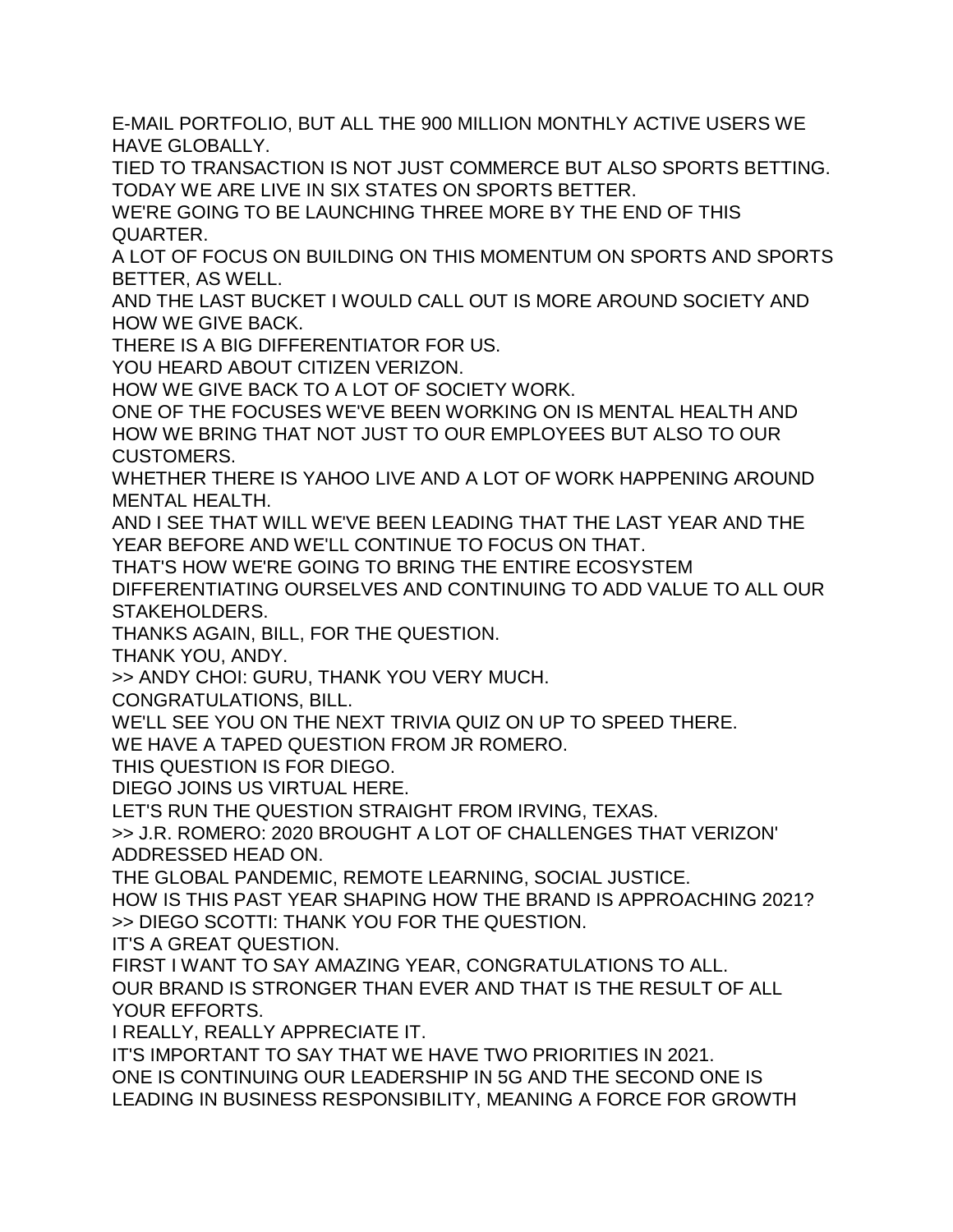AND ALSO A FORCE FOR GOOD.

LAST YEAR WAS INCREDIBLE.

AS YOU SAID, WE RESPONDED TO THE PANDEMIC IN AN UNPRECEDENTED WAY.

WE ALSO PUSHED FORWARD IN TERMS OF OUR RESPONSE TO SOCIAL JUSTICE.

WE LAUNCHED CITIZEN VERIZON.

AND THEN WE'RE STARTING TO USE ALSO 5G AS A FORCE TO MOVE SOCIETY FORWARD.

THERE ARE TWO THINGS WE LEARNED THAT ARE IMPORTANT.

NUMBER ONE IS IT'S NOT ABOUT WHAT WE SAY.

IT'S ABOUT WHAT WE DO.

SO, LEADING WITH ACTIONS.

AND SECOND, AND ALSO MOST IMPORTANTLY IS THAT TAKING OUR ACTIONS BASED ON THE UNIQUE PURPOSE THAT WE HAVE AS OPPOSED TO JUST CREATING GENERIC RESPONSES.

AND WE'RE TAKING ALL OF THIS INTO 2021.

SO WHAT YOU'RE GOING TO SEE US DOING IS DOUBLING DOWN IN OUR EFFORTS AROUND CITIZEN VERIZON IN THREE KEY AREAS.

NUMBER ONE, AND I THINK PROBABLY THE BIGGEST ONE IS OUR EFFORTS AROUND THE DIGITAL DIVIDE.

THIS IS NOW ONE OF THE KEY ISSUES IN SOCIETY AROUND THE HAVES AND THE HAVE NOTES.

VERIZON HAS A UNIQUE PERSPECTIVE AND RESPONSIBILITY IN THIS AREA. A SECOND KIND OF PROTECTION AROUND OUR EFFORTS TO BECOME CARBON NEUTRAL BY 2035.

AND THIRD, HOW DO WE HELP PEOPLE AND BUSINESSES HAVE THE SKILLS TO SUCCEED IN THE NEW DIGITAL ECONOMY?

I KNOW THAT TAMI JUST MENTIONED THIS, BUT IN THE SUPER BOWL, YOU'RE GOING TO SEE SOMETHING REALLY, REALLY SPECIAL THAT WE'RE

LAUNCHING TO SUPPORT STRUGGLING SMALL BUSINESSES THAT HAVE BEEN HIT VERY HARD BECAUSE OF THE PANDEMIC.

SO, WE'LL BE LAUNCHING A NEW PROGRAM THERE THAT WILL OFFER BOTH ECONOMIC SUPPORT IN THE SHORT-TERM, BUT ALSO THE LONGER TERM SUPPORT THEY NEED TO SUCCEED IN THE NEW BUSINESS ECONOMY. SO, OVERALL, I'M VERY EXCITED ABOUT 2021 AND I CAN'T WAIT TO GET ALL THESE PROGRAMS UNDERWAY.

BACK TO YOU, ANDY.

>> ANDY CHOI: DIEGO, THANK YOU VERY MUCH.

BEFORE WE GET TO OUR NEXT LIVE QUESTION, A CONGRATULATIONS TO MR. CHRISTOPHER PAGANO AND HIS WIFE NICKI.

BOTH OF THEM V-TEAMERS AND THEY'RE WELCOMING IN THEIR SECOND DAUGHTER, EVERLY AND BIG SISTER ELLIANNA.

LOOK HOW PICK CUTE THAT PICTURE IS.

CONGRATULATIONS TO YOU AND I UNDERSTAND YOU HAVE A LIVE QUESTION.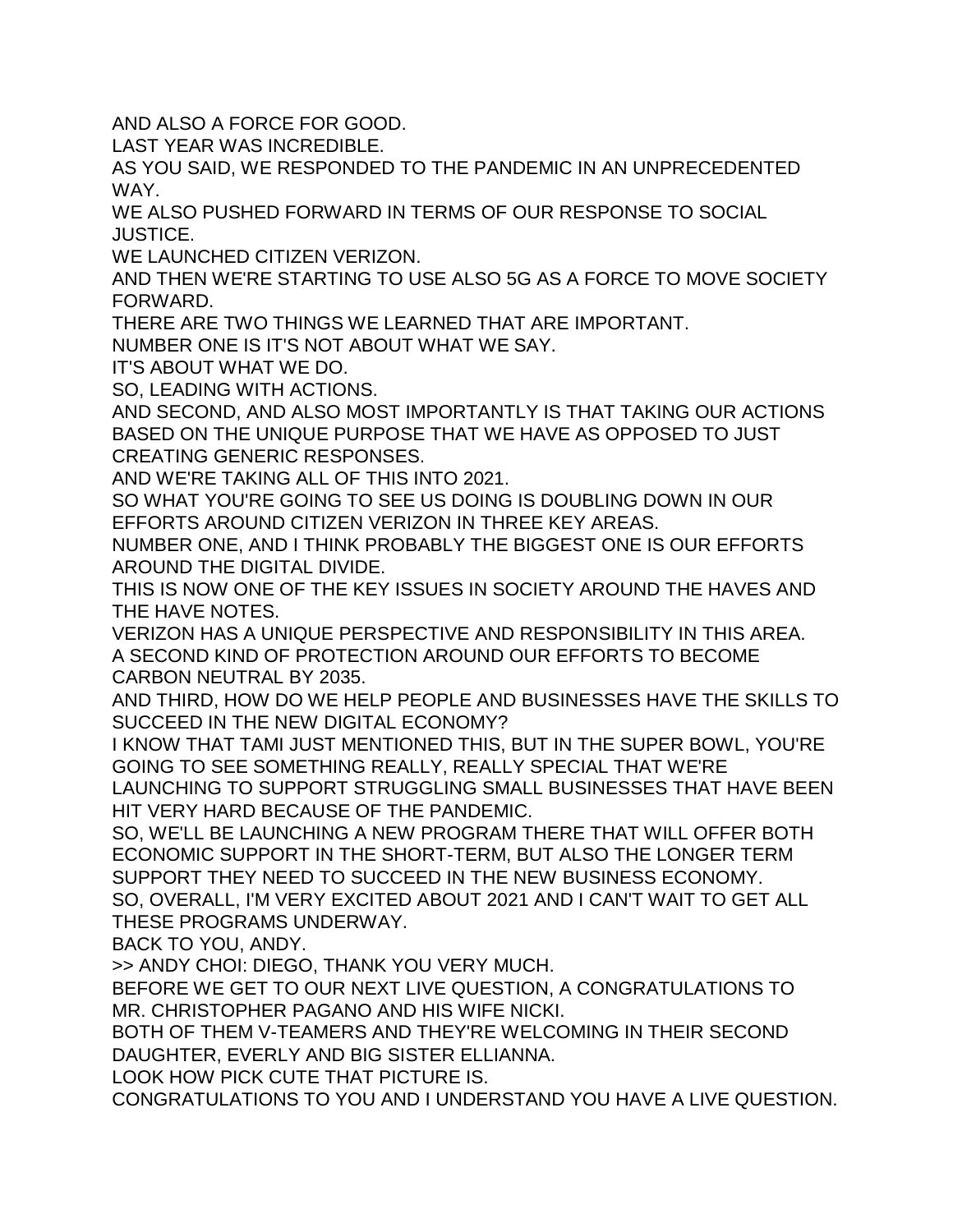>> CHRISTOPHER PAGANO: YES, THANK YOU VERY MUCH.

CERTAINLY A CRAZY DECEMBER AND END OF THE YEAR.

THIS QUESTION IS FOR KYLE.

KYLE, DURING THE APPLE EVENT, HANS ANNOUNCED DURING ON 5G NATIONWIDE.

SO, HOW DOES OUR NETWORK CONTINUE TO GROW TODAY AND WHAT'S THE BEST WAY TO TALK ABOUT AND SHOWCASE THE DIFFERENCE BETWEEN US AND OUR COMPETITORS?

>> KYLE MALADY: AH-HA, EXCELLENT QUESTION.

I APPRECIATE THAT.

WE HAVE THE BEST TECHNOLOGIES.

YOU SEE THE CAPABILITIES OF ULTRA WIDEBAND 5G.

WE'RE THE FASTEST IN THE WORLD.

IT'S THE CUTTER EDGE TECHNOLOGY.

WE PUT ON OVER 14,000 SITES LAST YEAR.

WE'RE GOING TO DO THE SAME AGAIN.

WE'RE NOT GOING TO SLOW DOWN.

WE'RE GOING TO KEEP EXPANDING THE NETWORK.

WE'RE ALSO GOING TO KEEP BRINGING NEW TECHNOLOGIES IN BOTH NATIONWIDE AS WELL AS ULTRA WIDEBAND.

BUT WE'RE GOING TO PUT IN NEW CELL SITES, MORE COVERAGE, WORK ON RELIABILITY.

I THINK IT FUNDAMENTALLY COMES FROM ALL THE THINGS WE HAVE DONE FOR YEARS AND YEARS AND YEARS TO BE THE BEST NETWORK.

YOU WANT TO BE RELIABLE.

YOU WANT TO HAVE SUPERIOR PERFORMANCE.

AND WE WANT TO HAVE TECHNOLOGY LEADERSHIP.

WE'RE GOING TO CONTINUE TO PUSH ALL OF THOSE AND WE'RE GOING TO SPEND A LOT OF MONEY AND CAPITAL TO IMPROVE OUR NETWORKS EVEN MORE IN 2021 FOR THE BENEFIT OF OUR CUSTOMERS.

SO, 2021 IS GOING TO BE A FANTASTIC YEAR FOR US.

OUR CUSTOMERS ARE GOING TO SEE GREAT IMPROVEMENTS AND, YOU KNOW, IT'S GOOD FOR THEM, IT'S GOOD FOR SOCIETY, IT'S GOOD FOR US. WE'LL JUST KEEP PUSHING.

>> ANDY CHOI: ALL RIGHT, KYLE, THANK YOU VERY MUCH.

AND TO CHRISTOPHER AND NICKI, CONGRATULATIONS ON YOUR BABY GIRL. OUR NEXT QUESTION IS FROM DENVER, COLORADO FROM MARK AND THE QUESTION IS FOR RIMA.

LET'S PLAY MARK'S QUESTION.

>> MARK PERSIKO: HI RIMA.

WE SAW OUR PARTNER WITH UPS BECOME CENTER STAGE AT CES.

WITH DRONES BECOMING MORE POPULAR, HOW DO WE SEE DRONES FITTING INTO OUR OVERALL STRATEGY?

>> RIMA QURESHI: THANK YOU FOR THE QUESTION, MARK.

IT WAS GREAT TO SEE QUESTIONS FEATURED SO PROMINENTLY AT CES AND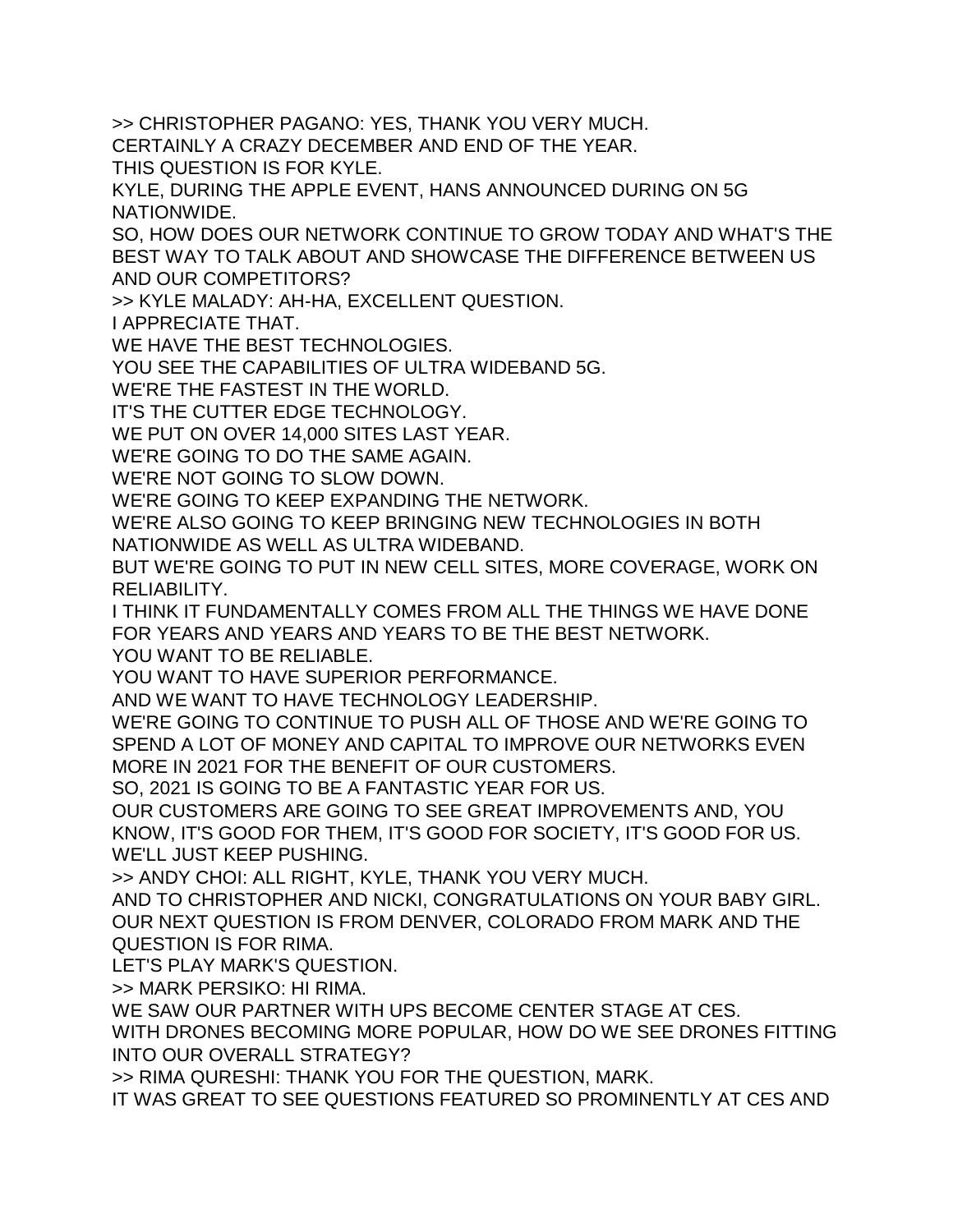TO ALSO SEE ALL THE INTEREST IN THE ANNOUNCEMENT THAT WE DID WITH UPS.

I THINK DRONES IS A GREAT EXAMPLE OF WHAT WE REFER TO AND WHAT HANS REFERRED TO AS TRANSFORMATIONAL BUSINESS OPPORTUNITIES. AND AS MUCH AS WE ARE LOOKING TO PRESERVE AND STRENGTHEN OUR EXISTING AND NASCENT BUSINESSES, WE ARE ALSO LOOKING AT NEW TRANSFORMATIONAL BUSINESSES AND DRONES DEFINITELY FALLS INTO THAT CATEGORY BECAUSE IT'S AN EXAMPLE OF A BUSINESS THAT TRULY BENEFITS FROM THE BEST NETWORK AND THE BEST CONNECTION. THIS YEAR, OBVIOUSLY, WE WILL HAVE WHAT WE'VE ANNOUNCED IN THE LOGISTICS USE CASE.

BUT WE WILL ALSO BE LOOKING AT OTHER DRONE USE CASES AND THEN DEFINITELY AS SOON AS WE ARE ABLE TO LAUNCH OUR 5G CONNECTED DRONE, I WOULD SAY STAY TUNED.

LOTS MORE TO COME IN THE ROBOTICS SPACE AND ALSO IN OTHER TRANSFORMATIONAL OPPORTUNITIES LEVERAGING OUR 5G NETWORK. THANK YOU AND BACK TO YOU ANDY.

>> ANDY CHOI: RIMA, THANK YOU VERY MUCH.

FINALLY, WE HAVE A TAPED QUESTION HERE FROM NEHA.

AND THIS IS A QUESTION FOR CHRISTY.

LET'S GO AHEAD AND ROLL THAT QUESTION.

>> NEHA CHOUDHARY: GREAT.

CHRISTY, A BIG THANK YOU FOR YOU AND YOUR TEAM LEADING THE WAY AND ALL OF THE COMMUNICATIONS THROUGHOUT THIS PANDEMIC.

I DID HAVE A QUESTION FOR YOU.

LAST YEAR YOU HAD MENTIONED A FEW TRANSFORMATION PROJECTS FOR HR.

WHAT CAN YOU TELL US ABOUT THAT AND WHAT WE CAN EXPECT FOR 2021? >> CHRISTY PAMBIANCHI: THANK YOU.

THANKS FOR THAT QUESTION.

IT'S GREAT TO BE HERE TALKING TO ALL OF THE V-TEAMERS TODAY. WE'VE GOT A VERY EXCITING 2021 PLANNED ON THE EMPLOYEE FRONT TO AUGMENT ALL THE EXCITING THINGS YOU HEARD FROM ALL THE OPERATING LEADERS.

STARTING OFF IN Q1, WE'RE GOING TO HAVE ANOTHER STOCK TOGETHER GRANT.

STAY TUNE.

MORE COMING.

WE LAUNCHED THAT LAST YEAR.

WE ALSO HAVE SOMETHING COMING THIS YEAR CALLED TALENT GPS, WHERE WE'RE GOING TO UNVEIL ALL OF THE SKILLS AND COMPETENCIES SO EMPLOYEES CAN WORK ON THEIR DEVELOPMENT PLANS AND USE OUR LEARNING PORTAL FOR GROWTH.

AND WE JUST LAUNCHED YESTERDAY SOMETHING CALLED PROJECT AURORA.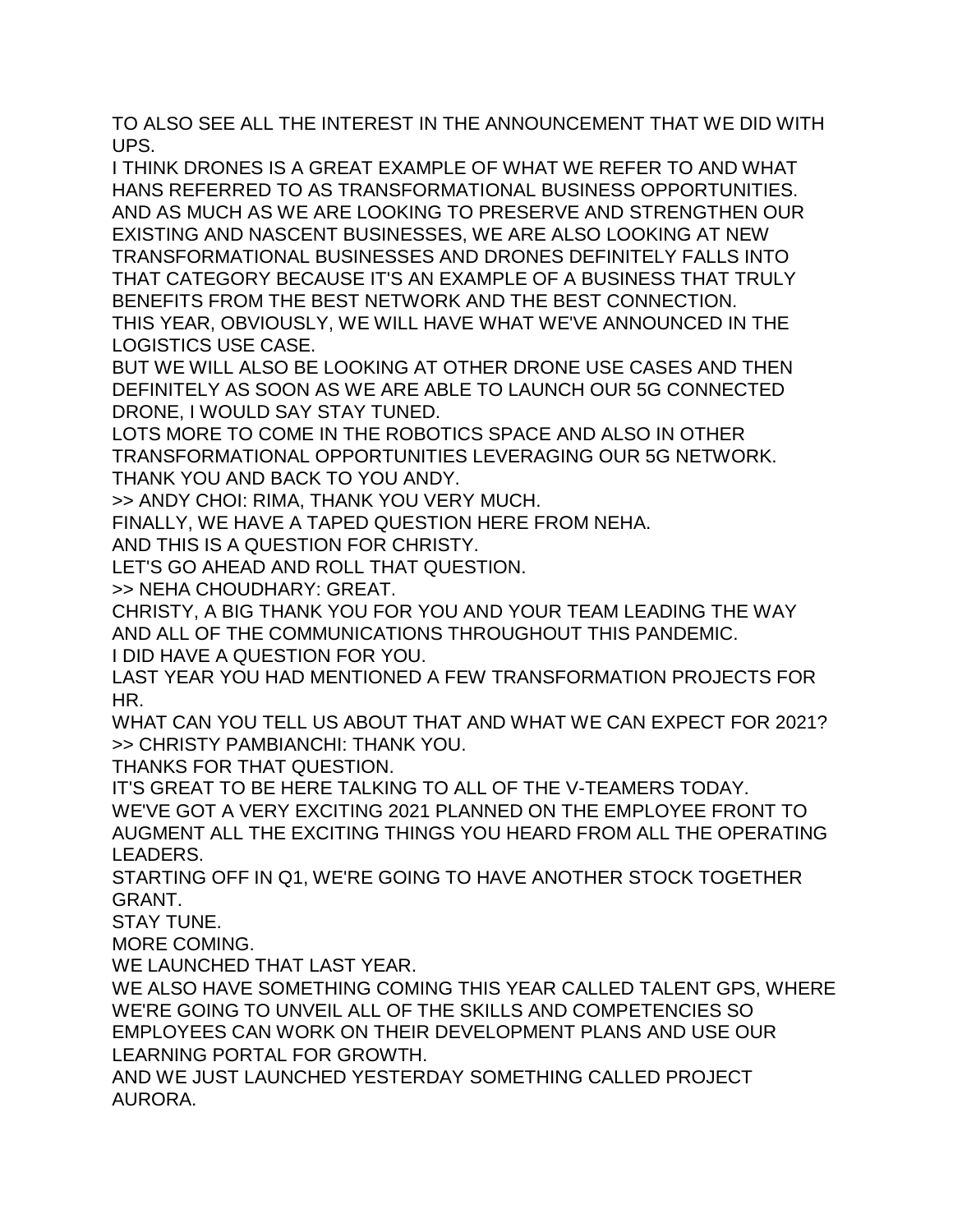WE'RE GOING TO MOVE ALL OF OUR HR SYSTEMS TO THE CLOUD.

IT'S GOING TO TAKE US INTO THE FIRST QUARTER AND SECOND QUARTER OF 2022, BUT WE'RE REALLY EXCITED TO BEGIN TO BRING TO LIFE A

CONSUMER-GRADE EXPERIENCE FOR OUR EMPLOYEES AND OUR MANAGERS. SO, LOTS MORE TO COME.

>> ANDY CHOI: ALL RIGHT, CHRISTY, THANK YOU VERY MUCH.

AND THANK YOU, OF COURSE, TO ALL OF OUR PANELISTS.

KEEP THOSE QUESTIONS TO LIVE@VERIZON.COM.

OF COURSE WE DIDN'T GET TO ALL THE QUESTIONS.

OUR V-TEAMERS ARE EXCITED ABOUT THE NEW YEAR AND AS YOU SAW IN THE PANEL, OUR V-TEAMERS WANT TO WIN AND SHARE THAT KNOWLEDGE WITH YOU.

WITH, THAT WE'RE GOING TO SEND IT BACK TO HANS FOR ONE FINAL WORD AND A LITTLE BIT OF DINNER TABLE TALK.

>> HANS VESTBERG: EXACTLY.

WE CAN'T MISS THAT.

IF THERE'S SOMETHING THAT WE KNOW THAT'S HAPPENING ON THE EARNINGS CALLS OR THIS STUFF, I WILL TELL YOU WHAT TO SHARE AT THE DINNER TABLE WITH YOUR FAMILY.

IT'S SIMPLE THIS QUARTER.

I THINK YOU SHOULD TELL THEM THAT 2020 WAS AN UNPRECEDENTED YEAR. WE PERFORMED WELL WITH ALL OUR STAKEHOLDERS.

AND ESPECIALLY ON THE FINANCIALS.

YOU CAN GO OVER THAT BECAUSE TODAY IS THE EARNINGS DAY.

REMEMBER THE NUMBERS THAT RONAN AND TAMI AND GURU TALKED ABOUT. AND OF COURSE, MATT.

I THINK THAT'S IMPORTANT.

SO, NUMBER ONE, TALK ABOUT 2020 AND THE FINANCIAL PERFORMANCE WE HAD IN A YEAR LIKE THIS.

SECONDLY, I THINK WE SHOULD TALK ABOUT THE PROSPECT OF GROWTH IN THE FUTURE.

AND HOW WE ARE SET UP OURSELVES.

THE FIVE GROWTH VECTORS.

YOU CAN CHIP IN WHEREVER YOU ARE EITHER IN THE NETWORK, THE BUSINESS SIDE, THE MEDIA SIDE, THE CONSUMER SIDE.

ALL OF US ARE ADDING TO THE GROWTH THAT WE'RE ASPIRING TO RIGHT NOW AND WE HAVE BEEN GEARED UP FOR A VERIZON 2.0.

THAT'S THE SECOND.

THE THIRD ONE I THINK IS ABOUT YOU AND ABOUT HOW YOU FEEL WORKING AT VERIZON OVER THIS YEAR AND TALKING ABOUT THE IMPORTANCE OF COMMUNICATION AND THE IMPORTANCE OF STAYING SAFE AND HEALTHY IN THESE TIMES.

THAT'S IS AN ONGOING AND VERY IMPORTANT TOPIC.

WITH THAT YOU CAN SPEND HOURS ON DINNER.

ALL THE WAY FROM THE STARTER TO LONG AFTER THE DESSERT AND